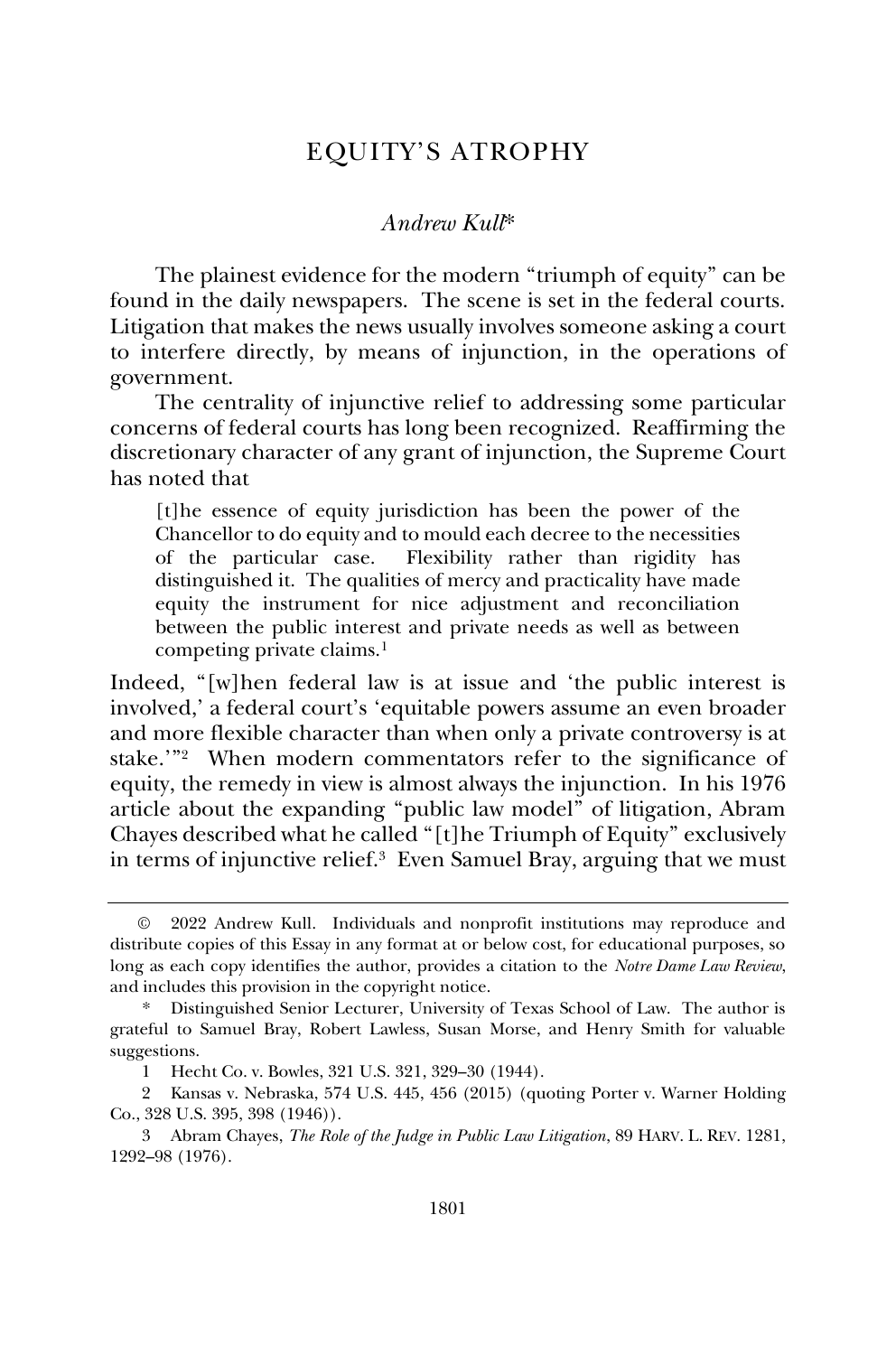preserve the separateness of equitable remedies in order to safeguard the "equity system" as a whole, comes close sometimes to describing those remedies as if they consisted solely of injunctions.<sup>4</sup>

The scope of this aspect of federal equity power has meanwhile been extended far beyond what could once have been imagined, as traditional limits on injunctive relief progressively fell away. Chancellors formerly disavowed interference by injunction except to protect interests in property, as opposed to "personal rights."<sup>5</sup> Equity jurisdiction to protect *political* rights was likewise out of the question. As late as *Colegrove v. Green* (1946), the Court refused to entertain a challenge to the malapportionment of Illinois congressional districts "because due regard for the effective working of our Government [has] revealed this issue to be of a peculiarly political nature and therefore not meet for judicial determination. . . . Courts ought not to enter this political thicket."<sup>6</sup> The recent discovery of the ability to issue "national" injunctions assures that the grant or denial of injunctions will continue to appear, to many observers, to be the most important business of the federal courts.<sup>7</sup>

If this all-important feature of the system—the judicial power *to tell people what to do*—is taken as its proper measure, the federal equity jurisdiction is plainly thriving as never before. What has virtually disappeared, by contrast, is equity's substantive contribution. An injunction orders compliance with rules established elsewhere: possibly by common law, increasingly by statute and regulation. While the extent of lawmaking power involved in the judicial interpretation of these codified requirements is unmistakable, it is a different thing from announcing and enforcing an independent rule. By contrast, the most characteristic function of traditional equity was what it did on its own authority. This was the power to modify and correct applicable *legal* rules, suitable as the first-order resolution of the general run of cases, so as to do better justice between particular parties in particular circumstances.<sup>8</sup> The fact that law might dictate one resolution (in most

<sup>4</sup> *See* Samuel L. Bray, *The System of Equitable Remedies*, 63 UCLA L.REV. 530, 534 (2016) ("It is necessary to have remedies that compel action or inaction. And sometimes that compulsion needs to be adverbial or open-ended—requiring not only that something be done but also specifying the manner in which it must be done, or demanding a process of obedience over time.").

<sup>5</sup> The rise and fall of this idea is helpfully summarized in *Developments in the Law— Injunctions*, 78 HARV. L. REV. 994, 998–1001 (1965).

<sup>6</sup> Colegrove v. Green, 328 U.S. 549, 552, 556 (1946) (opinion of Frankfurter, J.).

<sup>7</sup> *See* Samuel L. Bray, *Multiple Chancellors: Reforming the National Injunction*, 131 HARV. L. REV. 417, 419–20 (2017).

<sup>8</sup> Here it is customary to cite ARISTOTLE, NICOMACHEAN ETHICS, at 1137b. Lord Chancellor Eldon put it more succinctly: "[I]t is likewise necessary that there should be a law by which Laws are modified." Michelle Johnson & James Oldham, *Law Versus Equity—*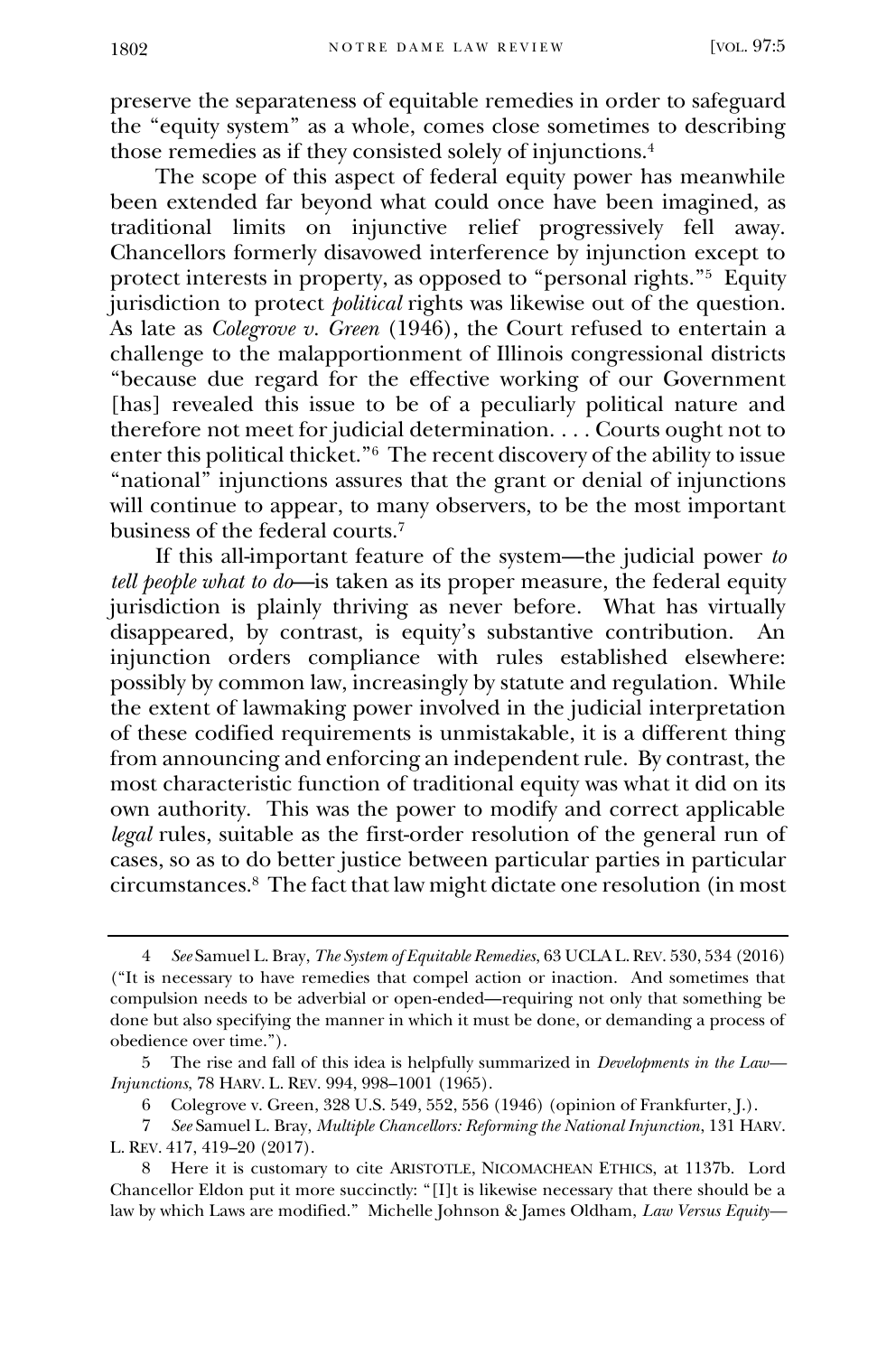cases) and equity another (in some) was not a source of uncertainty or surprise so long as lawyers understood they were dealing with a hybrid system, and that a resort to the equity side was natural and predictable when a first-order legal outcome would be manifestly unfair. The instances of unfairness likely to trigger this intervention were limited, recurrent, and easily recognized. Most of them could be found within the lawyers' jingle according to which "[t]hree things are to be judged in Court of Conscience: Covin, Accident, and breach of confidence"9—plus the various forms of undue advantage-taking we now tend to call opportunism.

The explicitly dissenting and corrective function of equity has become so unfamiliar that it is worth recalling a simple illustration. Every modern instance of *estoppel*—promissory or otherwise—is an illustration of equity's refusal to accept a legal outcome and of its power to change it. The defendant who has made a gratuitous promise is not liable at law because he received no consideration, but the promise will be enforced (in equity) as necessary to protect reliance. The defendant who (without promising anything) has allowed his neighbor to cross his land to build a house on an adjoining lot, otherwise inaccessible, retains unimpaired legal title—but he will be precluded from asserting his legal right to exclude the neighbor, so long as justice requires that the neighbor have access. Of course, the familiar estoppel cases make perfect examples of the way important equity doctrines have come to be incorporated within our general law: thus contract law now protects "reliance," property law recognizes an "easement by estoppel." Douglas Laycock is partly correct when he argues that "substantive equity is now fully integrated into our substantive law, with or without continued consciousness of its equitable origins."<sup>10</sup> In the examples he offers, equity's substantive

*as Reflected in Lord Eldon's Manuscripts*, 58 AM. J. LEGAL HIST. 208, 224 (2018) (quoting John Scott, Earl of Eldon, Of Legacies (notes on file at Georgetown University Law Library, Special Collections, Lord Eldon Manuscripts, *Of Legacies*, EM-002, MSS 54, Page 39) (unpublished lecture)). For a contemporary reworking of this ancient idea, see Henry E. Smith, *Equity as Meta-Law*, 130 YALE L.J. 1050 (2021).

<sup>9</sup> EDWARD COKE, THE FOURTH PART OF THE INSTITUTES OF THE LAWS OF ENGLAND: CONCERNING THE JURISDICTION OF COURTS 84 (1644). "Covin" is fraud. *See id.* In context, the most common sort of "accident" is probably mistake, though some commentators have given this category a much broader scope: "Accident means happening; and its consequences therefore, falling upon one who seeks relief from them, fall there without that one's intention. On this ground—the absence of intention on the part of the plaintiff—relief is granted." 1 JOSEPH STORY, COMMENTARIES ON EQUITY JURISPRUDENCE § 78, at 84 n.a (Melville M. Bigelow ed., Boston, Little, Brown & Co. 13th ed. 1886) (1835– 1836).

<sup>10</sup> Douglas Laycock, *The Triumph of Equity*, L. & CONTEMP. PROBS., Summer 1993, at 53, 68–71 (examples of such integration—among them estoppel—include fiduciary duties, security interests, equitable servitudes, and restitution, *inter plurima alia*).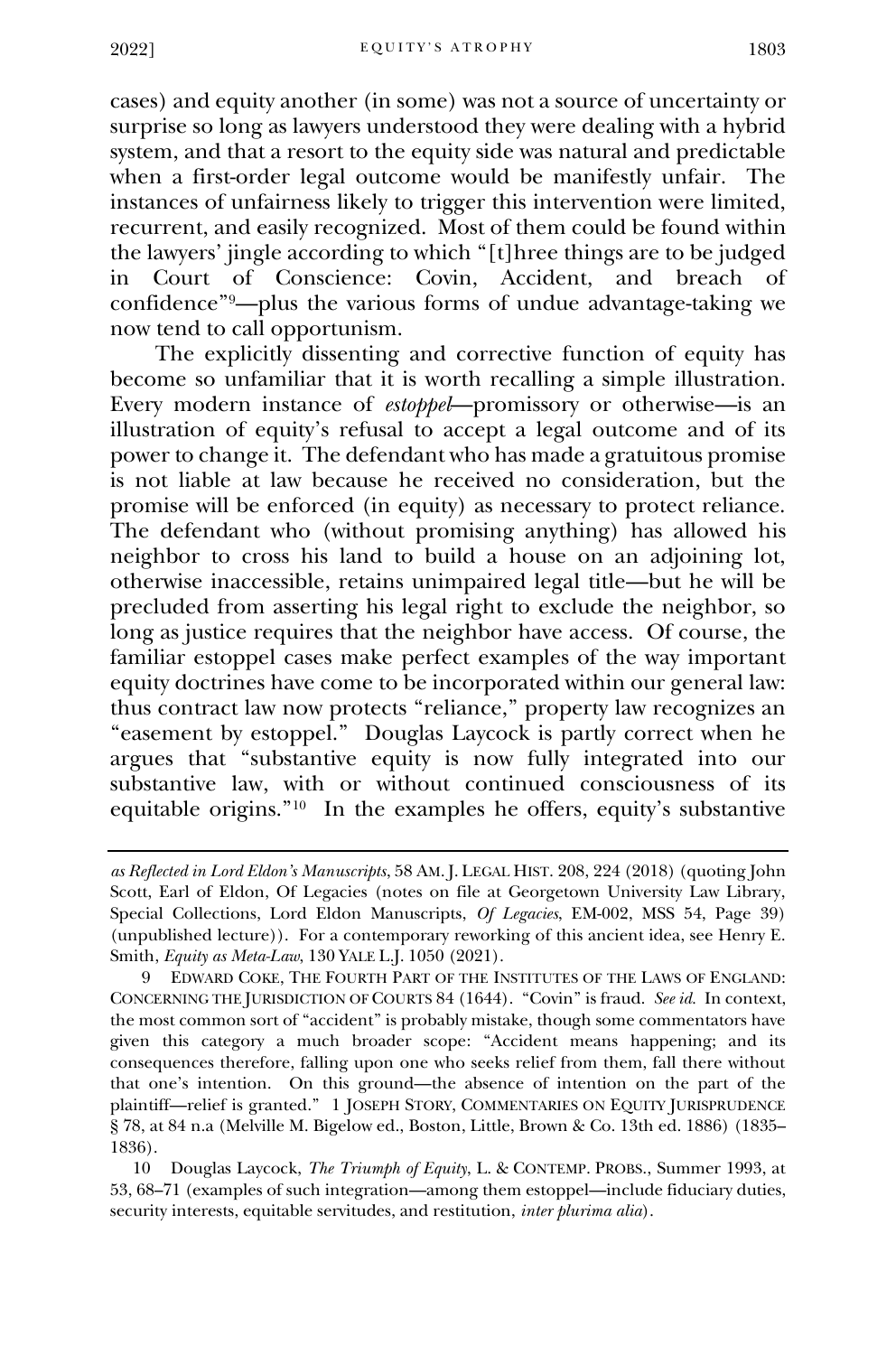modification of legal rules has indeed triumphed—but its triumph has made it invisible. What has been largely forgotten, in consequence, is equity's residual power of intervention to correct unjust legal outcomes. Lawyers who no longer see (and recognize) instances of equitable intervention to adjust legal outcomes will no longer believe that judges have that power—at which point the judges will no longer have it.

Current U.S. law sees numerous decisions from which a oncepredictable, traditional equitable corrective has simply disappeared. The salient cases are those in which, until recently—recent history for this purpose comprising just one or two generations of lawyers and judges—equitable intervention would have been at least highly likely: because the unmodified legal outcome diverges so plainly from equity and good conscience, and because an established equitable response was part of what everybody knew. The idea that equity in U.S. law has been losing some previous degree of vitality is so venerable that it can scarcely be debatable at this point,<sup>11</sup> and in the present discussion it will be treated as self-evident. Rather the object will be to consider briefly some illustrations, and some possible explanations, of the current equity deficit.

The nature of the deficit will be apparent from a handful of examples. The cases are selected for purposes of demonstration, not as a representative assortment: the object is to offer unmistakable illustrations, not a survey. The problem cases are all commercial in character—a fact that suggests one part of the explanation—and their difficulties seem to stem from the same general sources. These obstacles to the exercise of traditional equity are interrelated and overlapping, to the point that it will be somewhat artificial to distinguish them. Still they may be classified for convenience as (1) simple ignorance; (2) a loss of trust in the ability of judges to exercise the necessary discretion; and (3) an explicit preference for form over substance in the attitudes of commercial lawyers.

<sup>11</sup> The most familiar citation is to Roscoe Pound, *The Decadence of Equity*, 5 COLUM. L. REV. 20 (1905), where the combination of author, title, and date makes it scarcely necessary to read further. But the same pessimistic view had prefaced the first edition of Pomeroy's famous treatise twenty-five years earlier. Looking back on "the experience of the past thirty years" in those states where law and equity procedure had been unified, Pomeroy observed

a weakening, decrease, or disregard of equitable principles in the administration of justice. I would not be misunderstood. There has not, of course, been any conscious intentional abrogation or rejection of equity on the part of the courts. The tendency, however, has plainly and steadily been towards the giving an undue prominence and superiority to purely legal rules, and the ignoring, forgetting, or suppression of equitable notions.

<sup>1</sup> JOHN NORTON POMEROY, A TREATISE ON EQUITY JURISPRUDENCE vii (San Francisco, A.L. Bancroft & Co. 1881).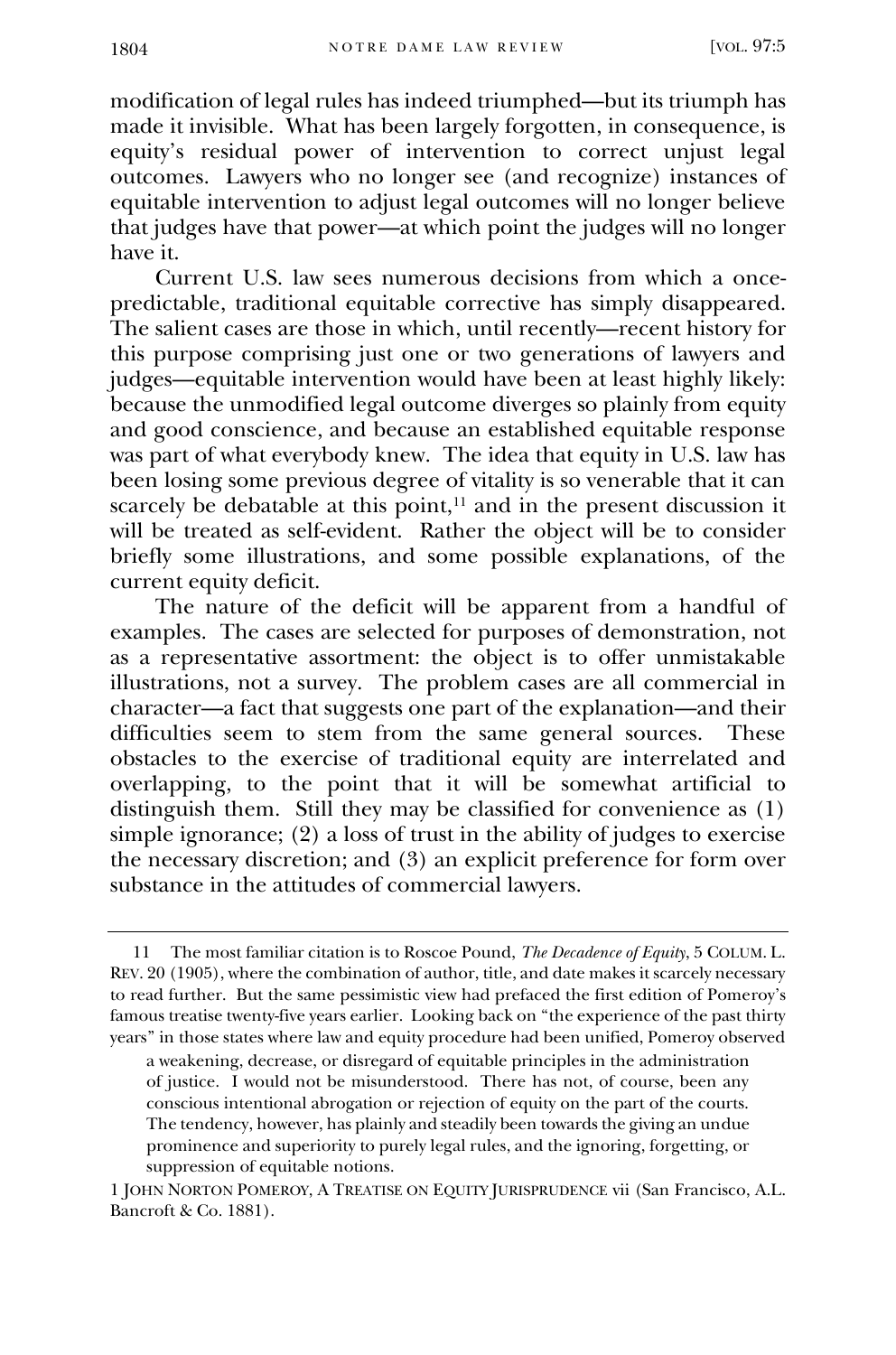## I. IGNORANCE

For half a century, students have been going through U.S. law schools without hearing anything said about equity—other than the assurance that references to "equity" in the older cases, having become obsolete, can be safely ignored.<sup>12</sup> This lack of introduction has reduced professional awareness of basic equity doctrines, and the consequences—now that the same law students are on the bench—are visible in judicial decisions. Some cases in which equitable intervention would once have been almost a matter of course are decided with no apparent recognition that such a response is even possible. Decisions that do acknowledge—though declining to adopt—the possibility of an equitable approach appear oblivious to the extent of the authority supporting the traditional intervention; while the concerns that were its accepted justification have entirely disappeared from view. Either way, the result is what Pomeroy summarized as "the ignoring, forgetting, or suppression of equitable notions."<sup>13</sup>

*XL/Datacomp, Inc. v. Wilson* (*In re Omegas Group, Inc.*) <sup>14</sup> makes a revealing illustration of the latter sort of case. This was the notorious decision in which the Sixth Circuit declared that "[c]onstructive trusts are anathema to the equities of bankruptcy since they take from the estate, and thus directly from competing creditors, not from the offending debtor."<sup>15</sup> The adverse claimant in this bankruptcy case was asserting that certain funds had been obtained from it by the fraud of the debtor; "constructive trust" entered the discussion because this was the remedy the claimant sought.<sup>16</sup> A court familiar with the operation of the equitable remedy might easily have denied it here. Evidence of fraud was wafer-thin, the claimant's hands were not overly clean, and there was no indication that the claimant could trace any property into the hands of the bankruptcy trustee. Instead of disposing of the claim on these matter-of-fact grounds, the Sixth Circuit chose this occasion to declare that the traditional remedy of constructive trust had no application in bankruptcy at all.

The court's famous line about "anathema" revealed at once its ignorance of the real "equities of bankruptcy." Equity's conception of the problem at hand has always been that property obtained by fraud is not, in equity, the property of the debtor. A transfer induced by fraud conveys bare legal title—such is the legal result that equity intervenes to correct. The fraud victim may therefore retake the

<sup>12</sup> The Seventh Amendment rule on jury trials might make one exception.

<sup>13</sup> 1 POMEROY, *supra* note 11, at vii.

<sup>14</sup> 16 F.3d 1443 (6th Cir. 1994).

<sup>15</sup> *Id.* at 1452.

<sup>16</sup> *Id.* at 1445–46.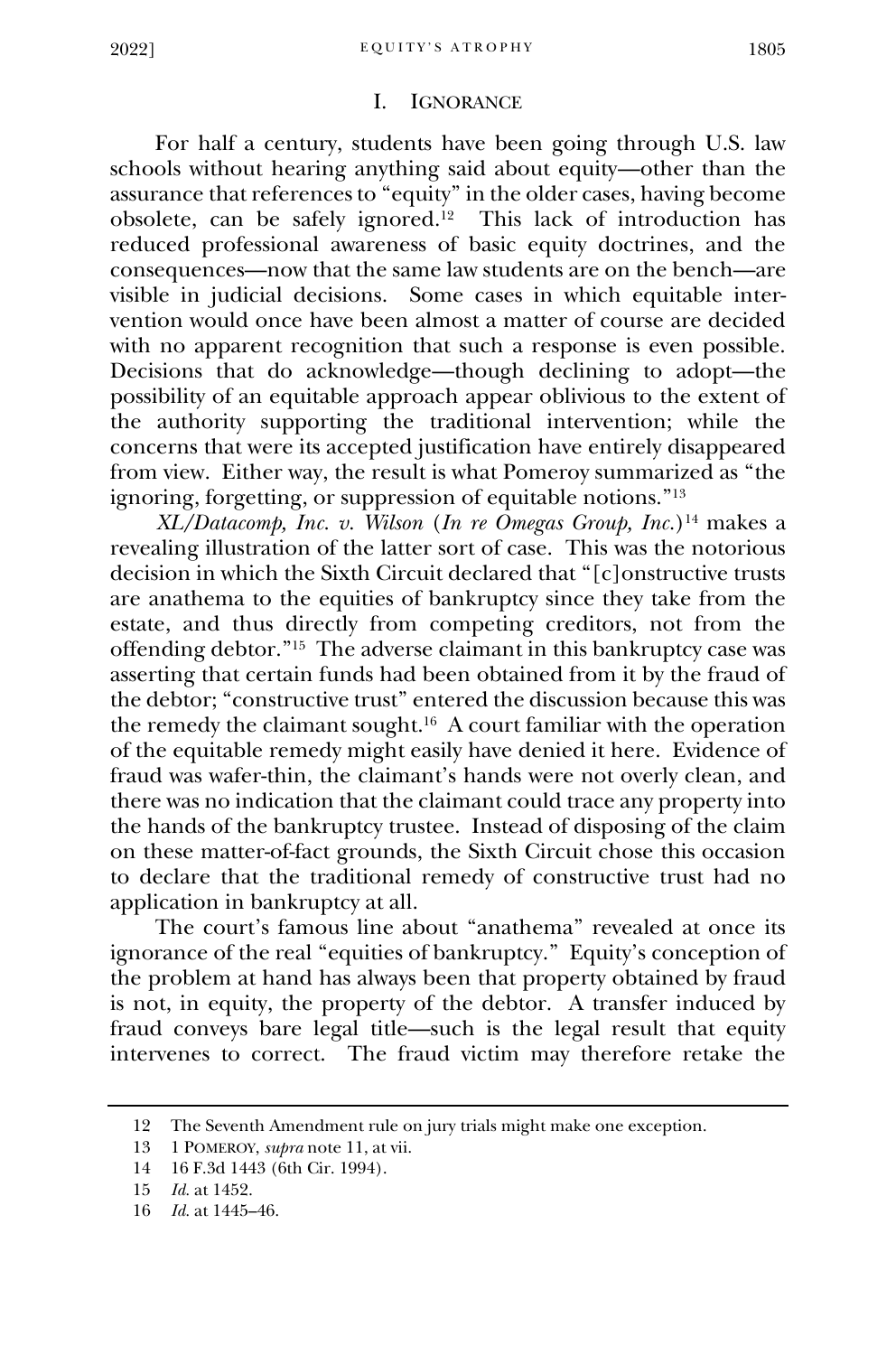misappropriated property, so long as it remains identifiable, in the absence of intervening equities.<sup>17</sup> The claims of the creditors are good against property of the debtor, not against the property of third parties. It follows that the fraud victim is not a "competing creditor" at all, but an owner whose property is not available to satisfy the debtor's obligations—any more than yours or mine would be. The usual remedial shorthand for this three-cornered relationship is to say that the debtor (or the bankruptcy trustee) holds property obtained by fraud in "constructive trust" for its equitable owner.

Naturally, it is possible to argue that the equitable conception of the property rights involved—with the striking priority it affords dispossessed owners over unsecured creditors—is the wrong resolution in the context of insolvency. Some academic commentary advances such criticism.<sup>18</sup> But the point about *Omegas Group*, for present purposes, is not that equity's rules are necessarily the best ones. It is merely that no court could discuss "the equities of bankruptcy" in the naive terms advanced by the Sixth Circuit majority if the judges (or their law clerks) had grasped the scope and depth of the legal context into which they were wading. An ocean of authority—more than a century of caselaw, commentary, statutes, and legislative history—gave answers that the court would have been obliged to address, if it was going to write an opinion that could be taken seriously.<sup>19</sup> If legal materials of comparable weight bore on a question the court saw as an important one, it is inconceivable their authority could have been ignored.

The missing context was not simply a matter of tallying judicial statements about "equitable title" or "constructive trust," which (until the day before yesterday) all came out the same way. Lawyers and judges of an earlier day understood *why* equity and good conscience gave priority to the dispossessed owner over the unsecured creditor. In a classic case of mistake or "accident," *In re Berry*, <sup>20</sup> Raborg & Manice sold some stock for the account of their customer, Berry & Co. Raborg's bookkeeper erroneously posted the same credit twice. When Berry, facing financial difficulties, sent a messenger one afternoon

<sup>17</sup> The traditional view of the problem is summarized in Andrew Kull, *Restitution in Bankruptcy: Reclamation and Constructive Trust*, 72 AM. BANKR. L.J. 265 (1998).

<sup>18</sup> *See, e.g.*, HANOCH DAGAN, THE LAW AND ETHICS OF RESTITUTION 297-327 (2004); Emily Sherwin, *Why* In re Omegas Group *Was Right: An Essay on the Legal Status of Equitable Rights*, 92 B.U. L. REV. 885 (2012).

<sup>19</sup> The best synopsis of the authorities under the Bankruptcy Act is found in the pertinent sections of the former COLLIER ON BANKRUPTCY (James Wm. Moore et al. eds., 14th ed. 1976–1978) (1940–1943). Adding the subsequent perspective of the Bankruptcy Code, the problems with *Omegas Group* are effectively summarized in a Sixth Circuit bankruptcy opinion, *In re* Dow Corning Corp., 192 B.R. 428, 432 (Bankr. E.D. Mich. 1996).

<sup>20</sup> 147 F. 208 (2d Cir. 1906).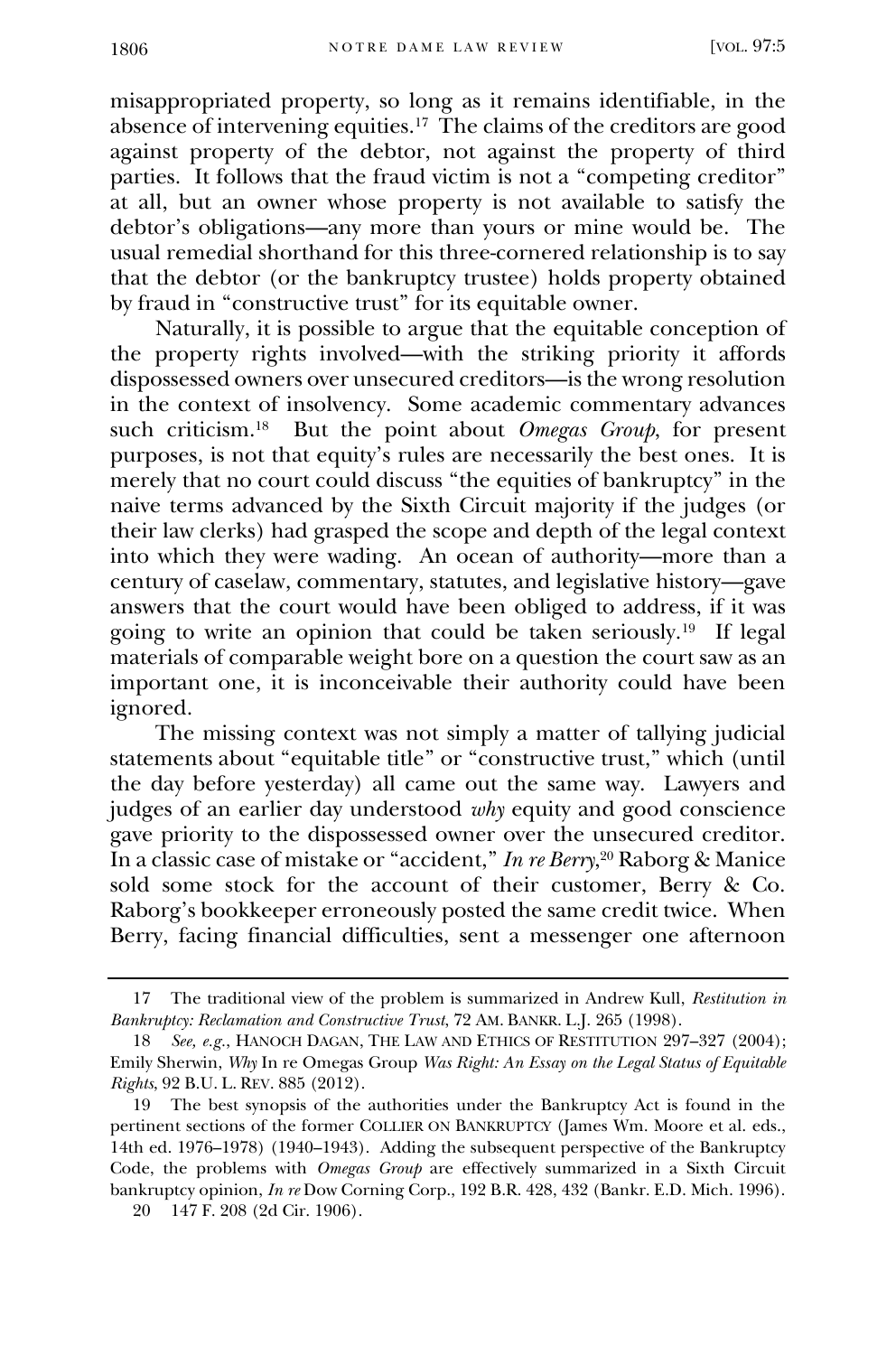requesting "some money," Raborg—who had already paid over the actual sale proceeds—delivered a check for \$1500 of the phantom credit. Raborg's check was deposited about 3 p.m., and the next day Berry & Co. made an assignment for the benefit of creditors.<sup>21</sup>

The \$1500 was traced into Berry's bank account, and Raborg sued to recover it from the bankruptcy trustee.<sup>22</sup> The Second Circuit took the trouble to explain what was usually taken for granted:

Stripped of all complications and entanglements we have this naked fact that Raborg & Manice by mistake paid Berry & Co. \$1,500, which they did not owe and which Berry & Co. could not have retained without losing the respect of every honorable business man.

. . . .

 It is urged that to compel restitution now will work injustice to the general creditors of the bankrupts, but this contention loses sight of the fact that the money in dispute never belonged to the bankrupts, and their creditors, upon broad principles of equity, have no more right to it than if the transaction of November 25th had never taken place. . . . The proposition that Raborg & Manice, who have done no wrong, shall be deprived of their property and that it shall be divided among creditors to whom it does not fairly belong, is not one that appeals to the conscience of a court of equity.

. . . .

 When the money was paid under a plain mistake of fact equity impressed upon it a constructive trust which followed it through the bank and into the hands of the trustees.

. . . .

. . . [I]t is enough to say that as the final result of the bank's liquidation of the account \$6,310.41 was delivered to the trustees in bankruptcy. But for the mistake of Raborg & Manice this sum would have been \$4,810.31, which is all the bankrupts' creditors are entitled to. The \$1,500 should be paid by the trustees to Raborg & Manice, its lawful owners.<sup>23</sup>

The point is not that no judge today (and no honorable businessman) could decently envisage a different set of priorities in insolvency. But the intuition underlying *In re Berry*—that it would be unjust for Berry's creditors to be paid with Raborg's funds because of a bookkeeper's mistake—is not easily dismissed. Although the trustees had legal title

<sup>21</sup> *See id.* at 209–10.

<sup>22</sup> *See id.*

<sup>23</sup> *Id.* at 210–11. It is tempting to see in the court's language here the influence of counsel for Raborg & Manice, Benjamin N. Cardozo. *See id.* at 209.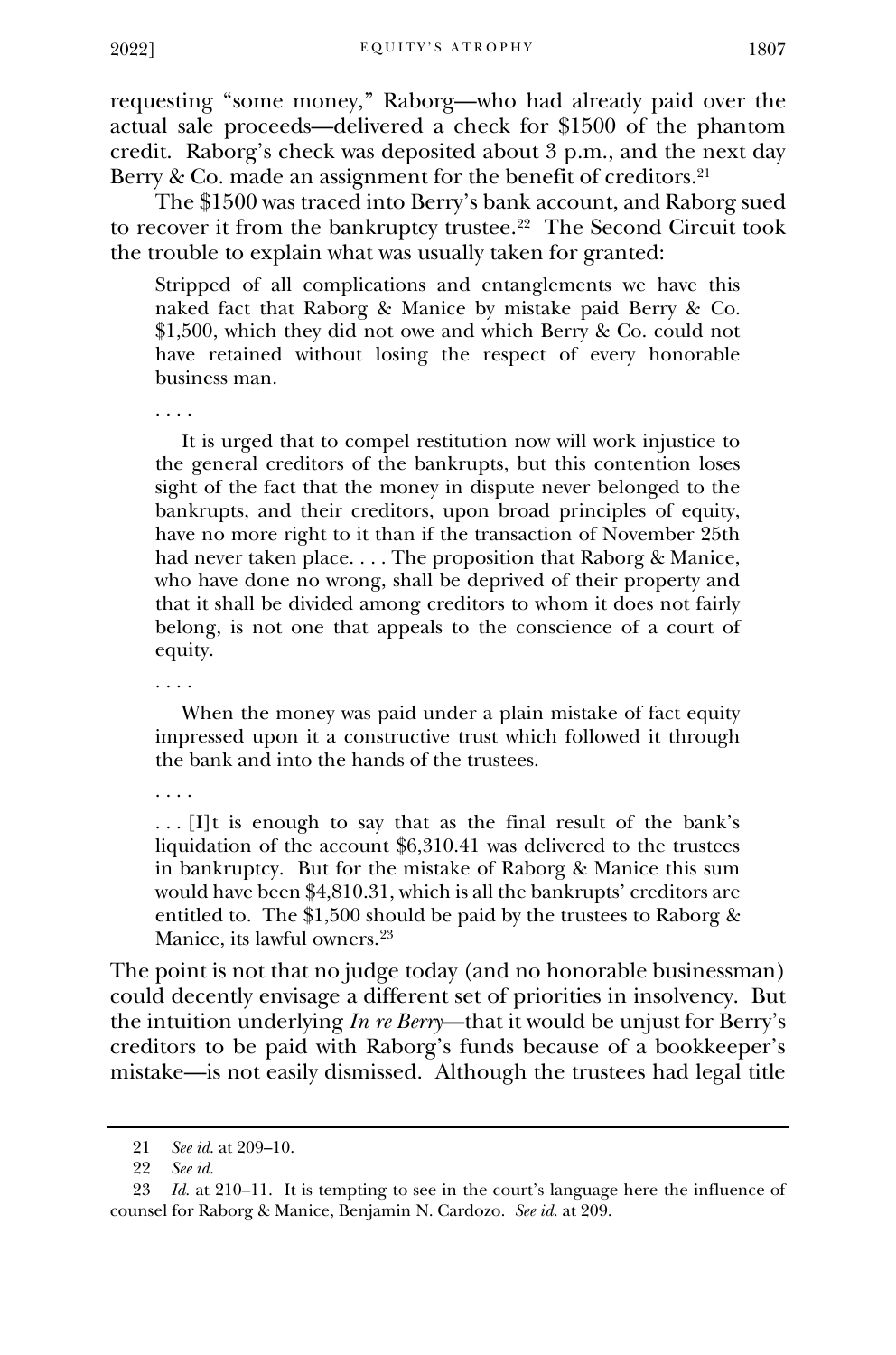to the \$1500, the Second Circuit did not hesitate to say that the money did not "fairly belong" to the creditors, and to make this judgment the explicit basis of its equitable intervention.<sup>24</sup> A century afterwards, in *Omegas Group* and other cases to be mentioned, there remains no trace of the idea that a concern for fairness might justify the court in adjusting a legal outcome. This is no longer surprising—we don't see it and don't miss it—but it is natural to ask why the idea has so completely disappeared.

Part of the answer, already suggested, is sheer unfamiliarity. If we look at *Omegas Group* for evidence of "the ignoring, forgetting, or suppression of equitable notions" by modern-day lawyers and judges, the court's most revealing statement is not the one about "anathema," but the innocent remark that "Nowhere in the Bankruptcy Code does it say, 'property held by the debtor subject to a constructive trust is excluded from the debtor's estate.'" 25

The most important commercial statutes—the Uniform Commercial Code as well as the Bankruptcy Code—did not attempt to codify the fundamental common law of contract and property, still less the occasional interaction of law and equity. Such basic propositions were part of what everybody knew, the common-law-and-equity background against which the statutes were written, and no lawyer who understood the relationship between background law and statute would have expected to find the one codified in the other. But as the terrain occupied by statute has expanded, the background has inevitably receded from view, until a lawyer who finds himself on unfamiliar ground is likely to regard with suspicion any proposition not laid out black-on-white in code or regulations.

#### II. DISTRUST

In view of the discretion entrusted to federal judges to interpret modern statutes and regulations—not to mention the U.S. Constitution—our reluctance to leave the outcome of a private dispute to the same judges' ideas about equity and good conscience might appear superficially paradoxical. Some of the difference is readily explained. There is an ancient skepticism about whether there exists a common standard of what justice requires in a particular case—the gibe about the length of the Chancellor's foot dates from the seventeenth century<sup>26</sup>—but that difficulty is easily overstated. A few equity doctrines inherently required a nice judgment—just how dirty

<sup>24</sup> *See id.* at 210.

<sup>25</sup> 16 F.3d 1443, 1448 (6th Cir. 1994).

<sup>26</sup> For the famous remark by legal historian John Selden (1584–1654), see 1 STORY, *supra* note 9, § 19, at 16 (quoting JOHN SELDEN, SELDEN'S TABLE TALK (1689)).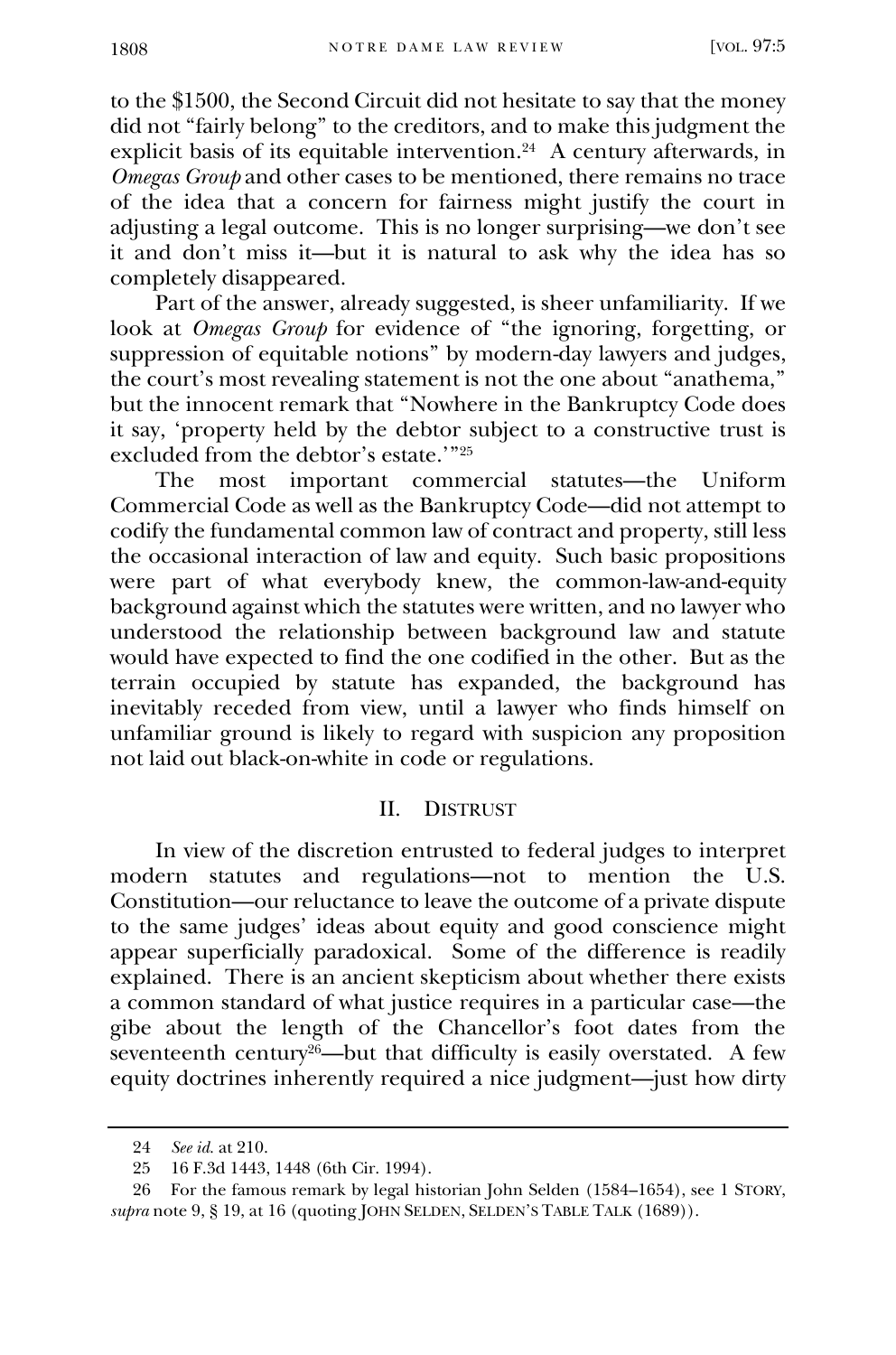did the claimant's hands have to be before they were "unclean"?—and a chancellor who failed to understand the transaction before him could naturally get it wrong.<sup>27</sup> But such cases are atypical, because most of equity's judgments about fairness rest on ordinary intuition. If the system of priorities in bankruptcy should be reorganized, for instance, it is not because *In re Berry* was wrong to assert that Raborg's \$1500 "did not fairly belong" to Berry's creditors.

One important reason for the attitude toward judicial discretion about private transactions is that lawyers trust their own foresight more than they do any judge's appraisal after the fact. In *Kingston v. Preston*, <sup>28</sup> explaining what would once have been called the "theory of conditions" (determining whether a given failure of performance by one contracting party excuses further performance by the other party), Lord Mansfield could say "that the dependence, or independence, of covenants, was to be collected from the evident sense and meaning of the parties."<sup>29</sup> But even if the lawyers preparing the next agreement could submit their disputes to the arbitration of another Lord Mansfield, they would prefer to specify contingencies and consequences for themselves. Instead of relying on a theory of conditions which few of today's lawyers could comfortably explain, modern business agreements contain page after page of "events of default," followed by as many pages of "remedies," specifying step-bystep what each party is obliged or entitled to do when something goes amiss. The unattainable ideal would be a contract so fully specified that it could be enforced by algorithm, like the "smart contracts" imagined by some blockchain enthusiasts. Limited by mere human capacity and established drafting techniques, the modern tendency is nevertheless toward a system of dispute resolution that relies as little as possible on anyone's judgment.

<sup>27</sup> In *Marks v. Gates*, 154 F. 481 (9th Cir. 1907), the court felt that the exchange between the San Francisco moneylender Isaac Marks and "Swiftwater Bill" Gates, colorful hero of the Klondike Gold Rush, was unconscionably one-sided after it had turned out profitably for Marks. *Id.* at 482. If the terms of this grubstake contract had been analyzed ex ante instead of ex post, it might appear that Marks had overpaid.

<sup>28</sup> Jones v. Barkley (1781) 99 Eng. Rep. 434, 437–38; 2 Dougl. 684, 689–91 (describing the unreported 1773 case *Kingston v. Preston*).

<sup>29</sup> *See id.* at 437–38. For a more recent reference to implied conditions of the kind described by Mansfield, see Jacob & Youngs, Inc. v. Kent, 129 N.E. 889, 890 (N.Y. 1921) ("The distinction is akin to that between dependent and independent promises, or between promises and conditions. Some promises are so plainly independent that they can never by fair construction be conditions of one another. Others are so plainly dependent that they must always be conditions. Others, though dependent and thus conditions when there is departure in point of substance, will be viewed as independent and collateral when the departure is insignificant." (citations omitted)) (opinion by Judge Cardozo).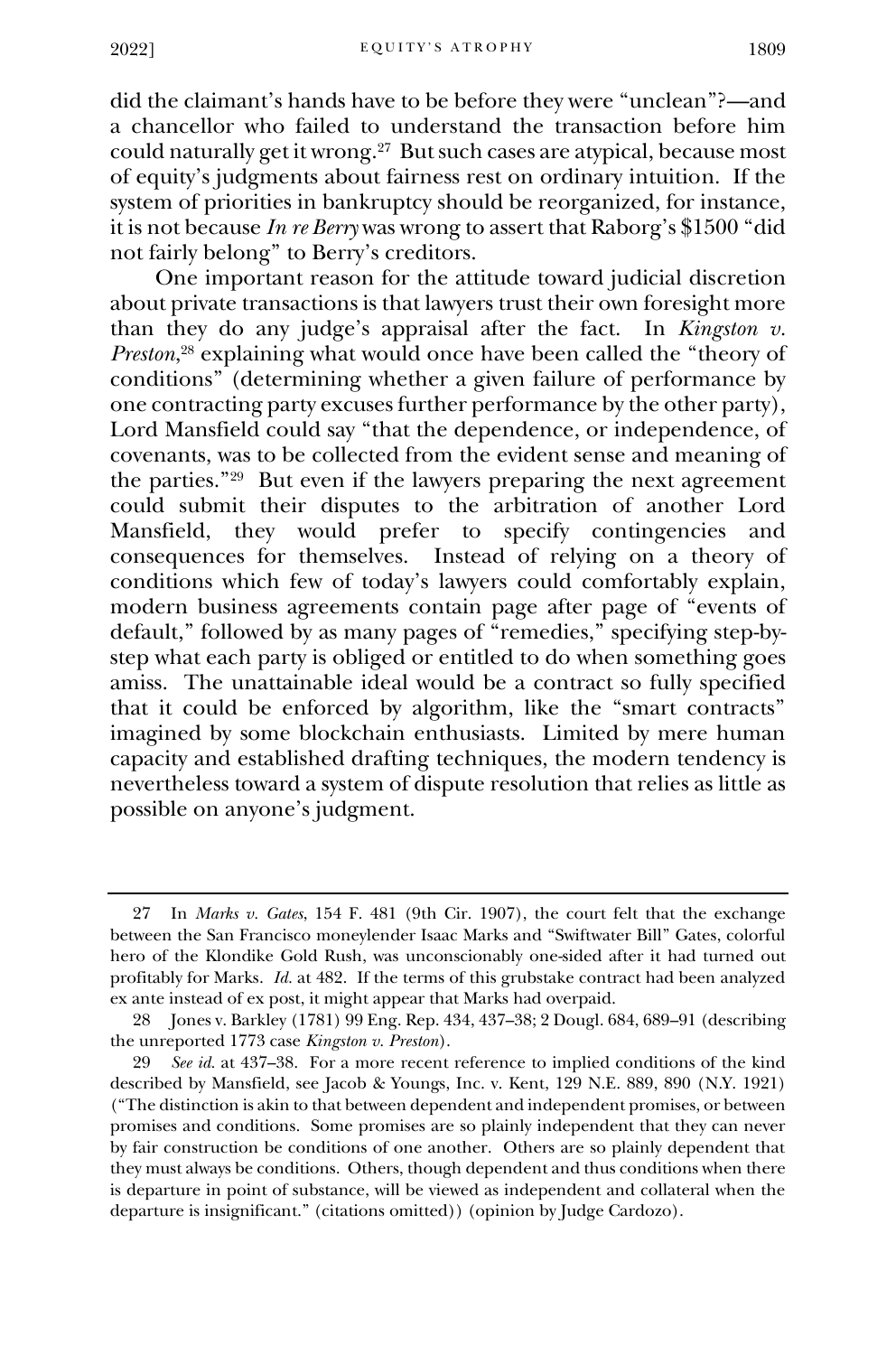The skepticism of the lawyers has come to be paralleled by a lack of confidence on the part of the judges themselves. Modern courts have disavowed the judicial discretion that is an indispensable part of large tracts of the equity jurisdiction, establishing mechanical rules to displace the individualized evaluation of facts and circumstances that has always been the point.

Equitable discretion begins with the determination of what equity will do, and how. "It is probably inevitable," wrote a commentator of an earlier day, "that the development of a department of government which has the exclusive right to construe and define its own jurisdiction should illustrate the maxim quoted by Lord Chesterfield, that 'there are misers of money but none of power.'"<sup>30</sup> The Supreme Court refuted Lord Chesterfield in *Grupo Mexicano*, when it announced that the federal judiciary lacked the power to issue a preliminary assetfreezing injunction (preventing the dissipation of disputed funds prior to judgment), where the effect of the remedy would have been to safeguard the Court's jurisdiction and its ability to do justice in the controversy before it.<sup>31</sup> This was so, the Court explained, because the equity jurisdiction of the federal courts was exclusively defined and constitutionally limited by the set of remedies being employed by the English Court of Chancery in 1789—among which the Court discerned no asset-freezing injunctions.<sup>32</sup> The disclaimer was historically incoherent. It presumed that the Chancery jurisdiction of 1789 was itself something static, incapable of devising new measures to meet new circumstances; it misread the evidence of what American courts of equity were actually doing at the time;<sup>33</sup> not least, it ignored the fact that major landmarks of modern American equity had been the independent creations of U.S. judges over the intervening centuries.<sup>34</sup>

<sup>30</sup> Charles Noble Gregory, *Government by Injunction*, 11 HARV. L. REV. 487, 488 (1898).

<sup>31</sup> *See* Grupo Mexicano de Desarrollo, S.A. v. All. Bond Fund, Inc., 527 U.S. 308, 333 (1999).

<sup>32</sup> *See id.*

<sup>33</sup> *See* James E. Pfander & Wade Formo, *The Past and Future of Equitable Remedies: An Essay for Frank Johnson*, 71 ALA. L. REV. 723, 738–39 (2020).

<sup>34</sup> For example, constructive trust as a means to reach illicit gains in the hands of a wrongdoer other than a defaulting fiduciary—a familiar feature of today's "disgorgement"—is an equitable remedy unknown to the English courts even today. GOFF & JONES: THE LAW OF UNJUST ENRICHMENT ¶ 38-17 (Charles Mitchell, Paul Mitchell & Stephen Watterson eds., 9th ed. 2016), Westlaw UK (observing that, while some Commonwealth jurisdictions allow the U.S.-style constructive trust remedy, "it is clear as a matter of authority that English law does not recognize 'remedial' constructive trusts of this kind"). Again, the equitable doctrine of "common fund," taken for granted these days as the source of compensation for class-action attorneys, was created out of the whole cloth by the Supreme Court itself in *Trustees v. Greenough*, 105 U.S. 527, 537–38 (1881). Such innovations require a self-confidence about the purpose and powers of equity jurisdiction that today's judges lack.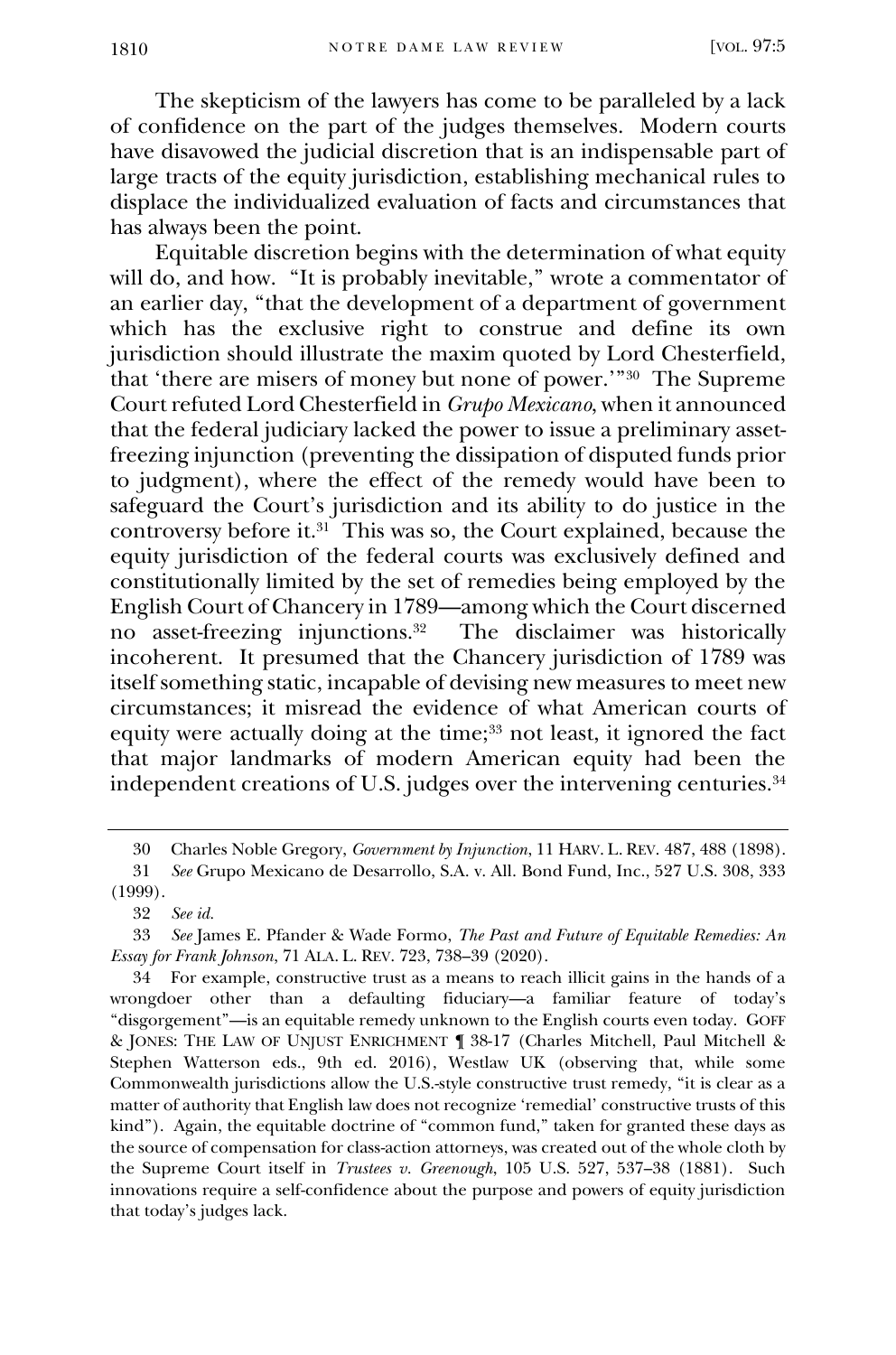Still, the reason for this self-denial seems fairly clear: a profound distaste on the part of the Court's majority in 1999 to acknowledge any head of jurisdiction that would allow the federal courts to define and construe their own powers. Because that is exactly what equity did, equity had become antipathetic.

Other noteworthy episodes confirm a strong inclination on the part of modern judges—and not just in the federal courts—to minimize the need for equitable discretion by formulating rules and checklists to replace equity's traditional, open-textured standards. The best-known recent illustration is found in the aftermath of *eBay Inc. v. MercExchange, L.L.C.*, in which the Supreme Court made a seemingly offhand remark about what it (erroneously) called a "well-established" four-factor test for the issuance of permanent injunctions in patent disputes.<sup>35</sup> Because intervention by injunction has always been a matter of equitable discretion, the relevant factors could never be accurately simplified to this extent. The test stated in *eBay* was easily criticized on a number of grounds. In the hands of more confident judges, it might have been limited to patent cases, tactfully neglected, eventually ignored. What followed instead was "a remarkable legal juggernaut" in which *eBay*'s simplistic four-factor test was adopted by federal courts as the definitive rule for the issuance of permanent injunctions—not just in patent cases, but across the legal landscape. $^{\rm 36}$ The result was "a doctrinal straitjacket of a sort that courts sitting in equity have commonly resisted."<sup>37</sup> The explanation of the legal juggernaut is that courts today, confronted with the challenge of exercising a traditional equitable discretion, prefer the comfort of a straitjacket.

The same judicial preference for checklists may be seen in the extraordinary influence of *Williams v. Walker-Thomas Furniture Co.*, 38 the famous decision in which Judge Skelly Wright revived the equitable doctrine of unconscionability in the service of modern consumer protection. For centuries, equity judges had refused to order the specific performance of contracts involving interests in real property when they found those contracts "unconscionable"—leaving the plaintiffs to pursue their legal rights in the law courts.<sup>39</sup> The word was undefinable; it evoked a constellation of familiar reasons why a court might refuse to order performance of a transaction that—while within

<sup>35</sup> *See* eBay Inc. v. MercExchange, L.L.C., 547 U.S. 388, 391 (2006).

<sup>36</sup> Mark P. Gergen, John M. Golden & Henry E. Smith, *The Supreme Court's Accidental Revolution? The Test for Permanent Injunctions*, 112 COLUM. L. REV. 203, 206 (2012).

<sup>37</sup> *Id.* at 211.

<sup>38</sup> 350 F.2d 445 (D.C. Cir. 1965).

<sup>39</sup> *See* 2 JOSEPH STORY, COMMENTARIES ON EQUITY JURISPRUDENCE § 769, at 89–914 (Melville M. Bigelow ed., Boston, Little, Brown & Co. 13th ed. 1886) (1835–1836).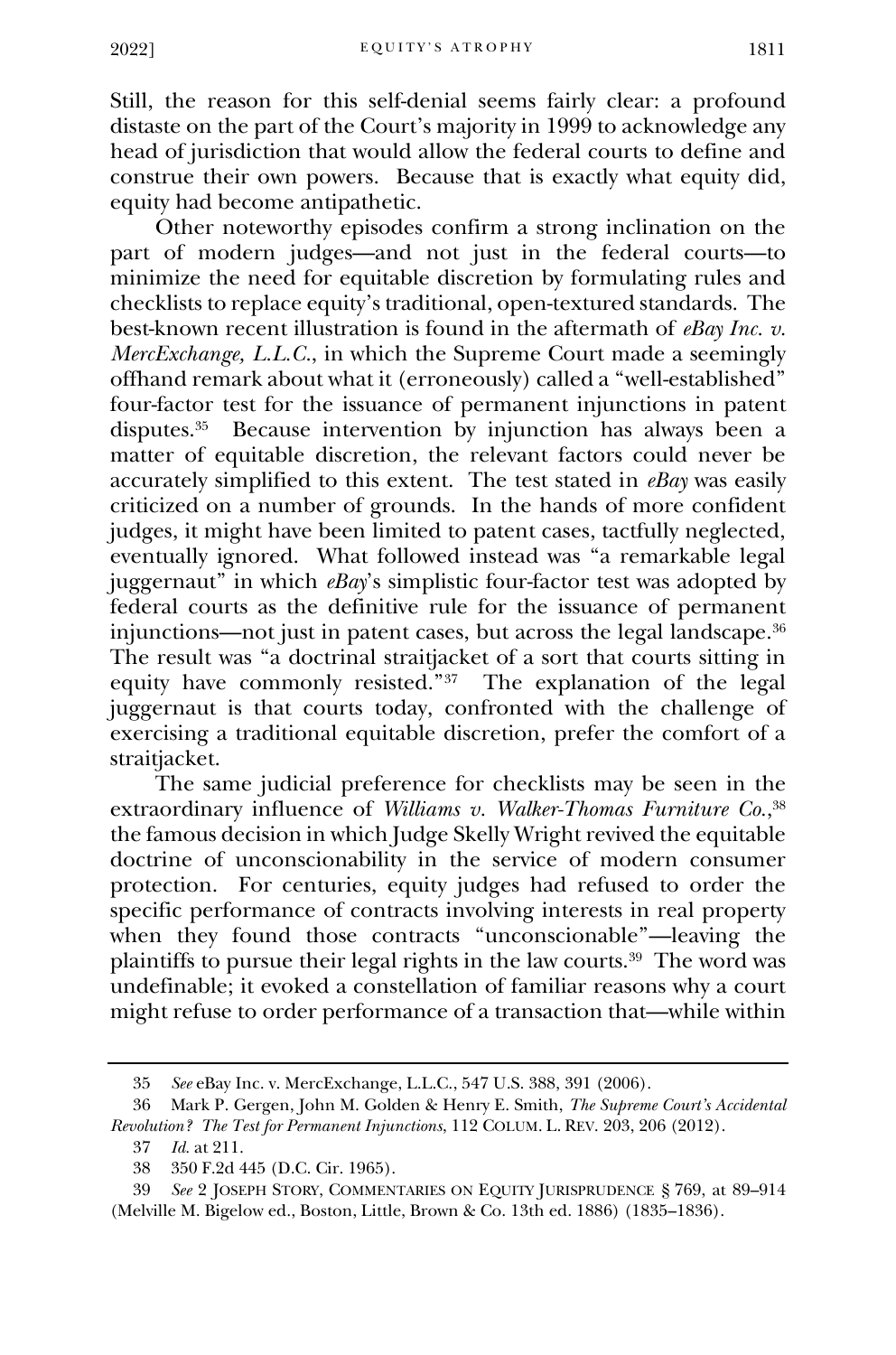the equity jurisdiction, the plaintiff having no adequate remedy at law—was not one that appealed to the conscience of the court. The attitude of equity was summarized by Pomeroy:

[A] specific performance will always be refused when the plaintiff has obtained the agreement by sharp and unscrupulous practices, by overreaching, by concealment of important facts, even though not actually fraudulent, by trickery, by taking undue advantage of his position, or by any other means which are unconscientious; and when the contract itself is unfair, one-sided, unconscionable, or affected by any other such inequitable feature; and when the specific enforcement would be oppressive upon the defendant, or would prevent the enjoyment of his own rights, or would in any other manner work injustice.<sup>40</sup>

As late as the 1950s, when the drafters of UCC Article 2 were taking the bold step of applying a test of unconscionability to contracts for the sale of goods, they cut the doctrine loose from its roots in equity but saw no need to furnish a definition.<sup>41</sup> Unconscionability was an idea and a conclusion, and an unconscionable agreement was something that lawyers and judges were able to recognize.

In view of the facts and circumstances of the case, the Walker-Thomas contract with Mrs. Williams was manifestly obnoxious. The company's "add-on" security interest attached to each item successively purchased, with monthly payments applied in proportion to the cost of each item, until the aggregate balance due was reduced to zero. Until the slate was wiped clean, payment default enabled the seller to repossess all the items purchased since the last zero balance. These features of the credit arrangement were unquestionably legal at the time. The crucial objection was to the circumstances under which the most recent sale to Mrs. Williams had been made:

The record reveals that prior to the last purchase appellant had reduced the balance in her account to \$164. The last purchase, a stereo set, raised the balance due to \$678. Significantly, at the time of this and the preceding purchases, appellee was aware of appellant's financial position. The reverse side of the stereo contract listed the name of appellant's social worker and her \$218 monthly stipend from the government. Nevertheless, with full

<sup>40</sup> 2 JOHN NORTON POMEROY, A TREATISE ON EQUITY JURISPRUDENCE § 400, at 435–36 (San Francisco, A.L. Bancroft & Co. 1882). The passage appears verbatim in the final edition of the treatise, 2 JOHN NORTON POMEROY, EQUITY JURISPRUDENCE § 400, at 101 (Spencer W. Symons, Bancroft-Whitney Co., 5th ed. 1941) (1881).

<sup>41</sup> U.C.C. § 2-302 (AM. L. INST. & UNIF. L. COMM'N 1951). The closest the U.C.C. comes to defining "unconscionable" is a reference in the official comment to clauses that are "one-sided," along with the remark that "[t]he principle is one of the prevention of oppression and unfair surprise." *See id.* U.C.C. § 2-302 cmt. 1 (AM. L. INST. & UNIF. L. COMM'N 2020).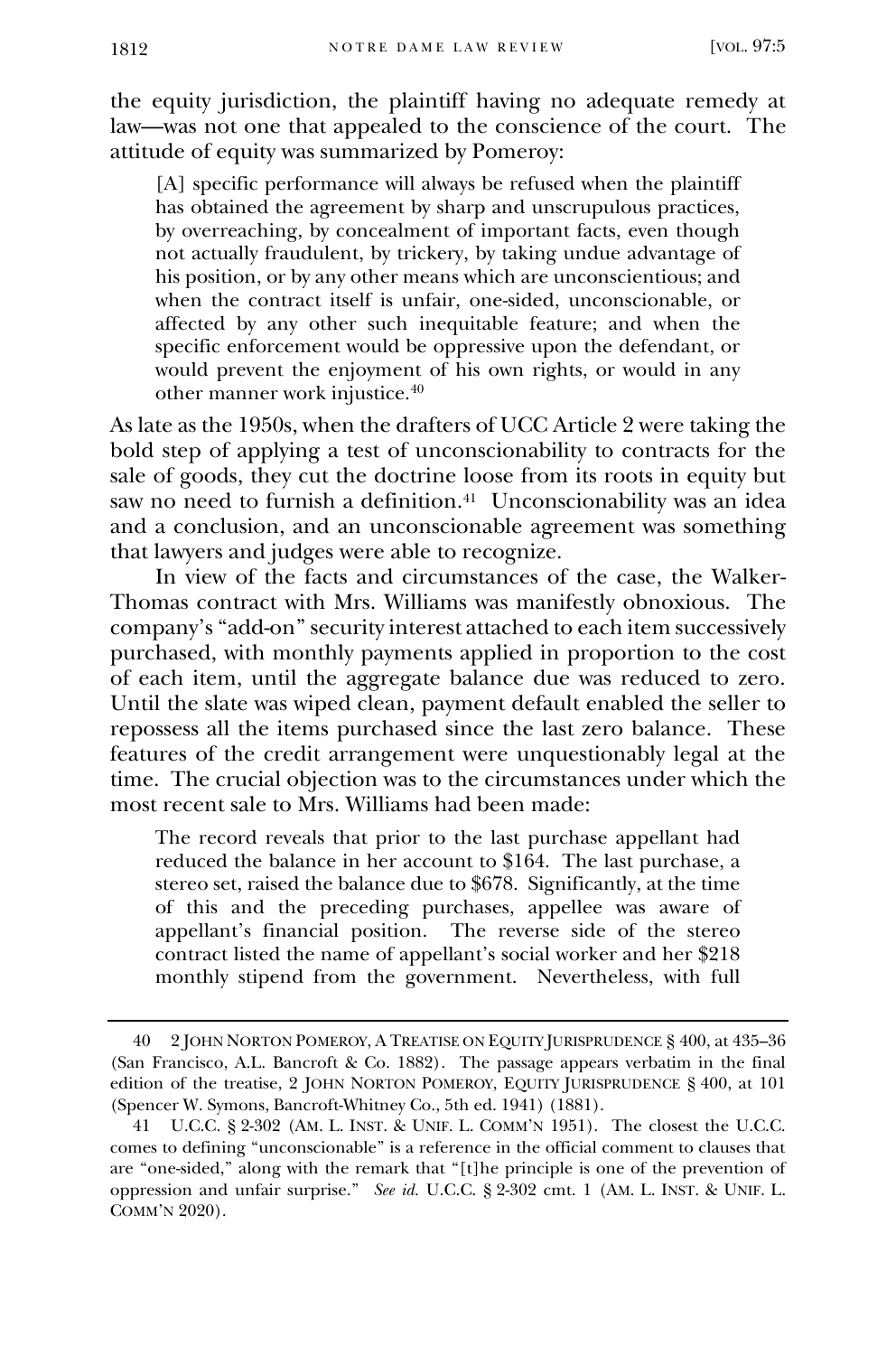knowledge that appellant had to feed, clothe and support both herself and seven children on this amount, appellee sold her a \$514 stereo set.<sup>42</sup>

A court that shared Pomeroy's idea of unconscionability would have required no extended discussion before refusing to enforce a lien so created. The D.C. Court of Appeals deplored the transaction but felt it had no authority to set it aside.<sup>43</sup> The D.C. Circuit reversed and remanded, instructing the lower courts that "the common law of the District of Columbia" already embodied the rule of unconscionability that had been enacted (subsequent to the contract in question) as part of D.C.'s statute law.<sup>44</sup>

Significantly, Judge Wright felt obliged at this point to supply a *definition*—for use by a generation of judges for whom the traditional, capacious concept would invite (and require) the exercise of an unwelcome discretion. By way of definition, Judge Wright compiled a famous checklist for unconscionability. His list of factors, centering on "absence of meaningful choice," was a hasty reworking of the equitable approach to serve modern, consumer-protection objectives.<sup>45</sup> It made a notably poor fit in the case of Mrs. Walker, who clearly had a "meaningful choice" in deciding whether to buy a costly stereo and who moreover (as the dissenting judge pointed out) "seem[ed] to have

45 The heart of the opinion, and the source of its subsequent influence, is contained in this well-known paragraph:

 Unconscionability has generally been recognized to include an absence of meaningful choice on the part of one of the parties together with contract terms which are unreasonably favorable to the other party. Whether a meaningful choice is present in a particular case can only be determined by consideration of all the circumstances surrounding the transaction. In many cases the meaningfulness of the choice is negated by a gross inequality of bargaining power. The manner in which the contract was entered is also relevant to this consideration. Did each party to the contract, considering his obvious education or lack of it, have a reasonable opportunity to understand the terms of the contract, or were the important terms hidden in a maze of fine print and minimized by deceptive sales practices? Ordinarily, one who signs an agreement without full knowledge of its terms might be held to assume the risk that he has entered a one-sided bargain. But when a party of little bargaining power, and hence little real choice, signs a commercially unreasonable contract with little or no knowledge of its terms, it is hardly likely that his consent, or even an objective manifestation of his consent, was ever given to all the terms. In such a case the usual rule that the terms of the agreement are not to be questioned should be abandoned and the court should consider whether the terms of the contract are so unfair that enforcement should be withheld.

<sup>42</sup> *Williams*, 350 F.2d at 448 (*quoting* Williams v. Walker-Thomas Furniture Co., 198 A.2d 914, 916 (D.C. 1964), *rev'd*, 350 F.2d at 450).

<sup>43</sup> *Id.* at 448, 450.

<sup>44</sup> *Id.* at 448–49.

Id. at 449–50 (footnotes omitted).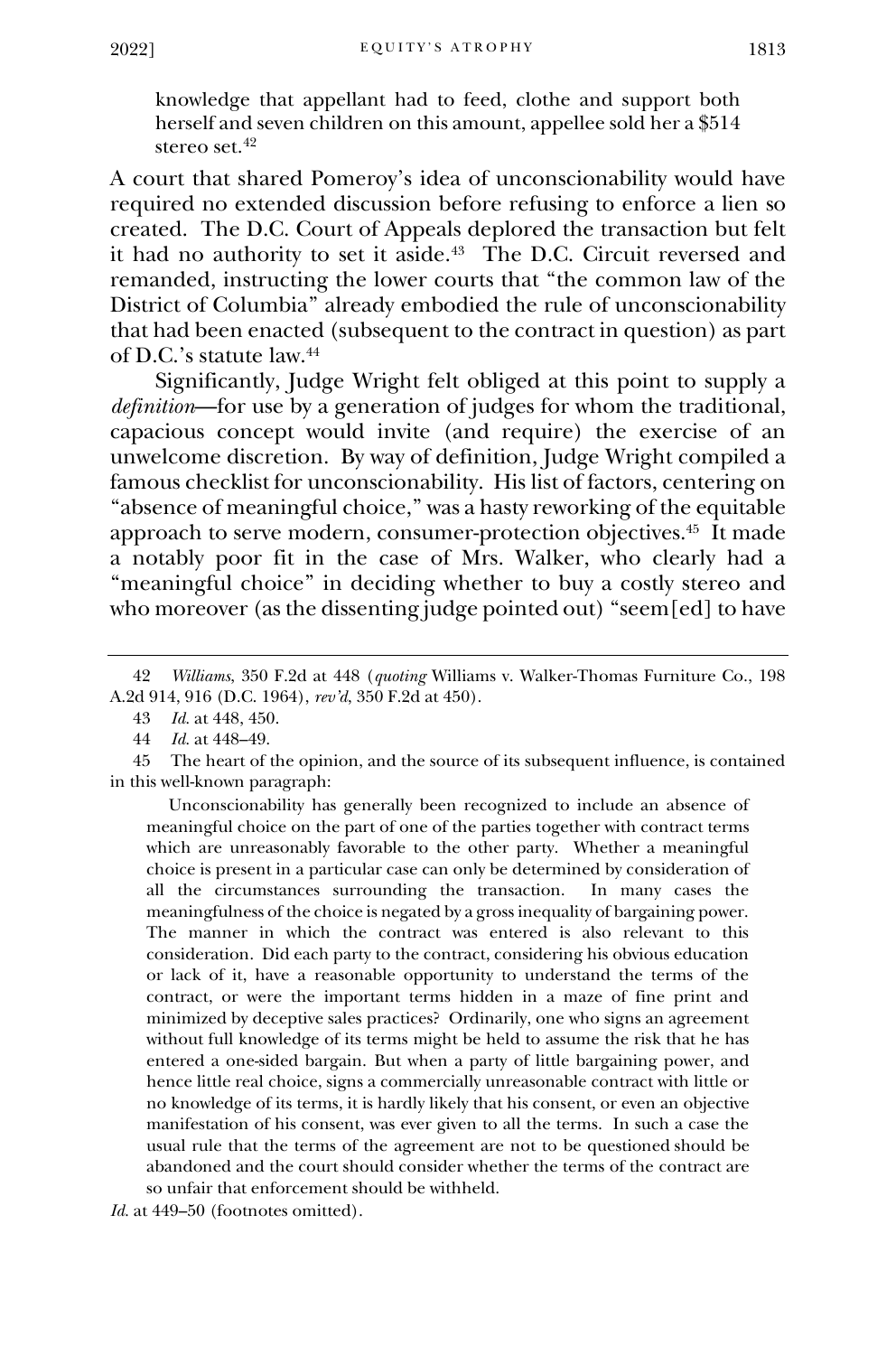known precisely where she stood."<sup>46</sup> But it was the existence of a convenient checklist, rather than its particular elements, that gave unconscionability its modern-day currency; courts that discuss "unconscionability" today take their bearings from Judge Wright's formula, not from equity.<sup>47</sup> If Judge Wright had written, "[u]nder the circumstances disclosed, this contract was plainly unconscionable," citing Pomeroy and Story, the decision would have been in better accord with authority—but also a dead letter.

## III. FORM OVER SUBSTANCE

The most dramatic illustration of the current equity deficit is inevitably *In re Motors Liquidation Co.*, <sup>48</sup> where a trivial error by a lawfirm paralegal wiped out a valid, first-priority UCC security interest in assets of General Motors Corporation—the collateral for a syndicated loan, fully secured in the amount of some \$1.5 billion, managed by JPMorgan Chase. When GM entered bankruptcy seven months later, the mistake was belatedly discovered. The eventual result of the paralegal's mistake would be to transfer hundreds of millions of dollars from the secured lenders and their representatives to GM's unsecured creditors.<sup>49</sup> Beyond the terrible fascination (for lawyers) of the mistake that was made and the sheer numbers involved, *Motors Liquidation* is noteworthy because the equities of the situation were unusually clear. Equitable intervention to correct a manifest injustice would have been both easy to accomplish and easily justified by authority. This background makes it significant, not only that the opinions of the three courts to consider the matter made no mention of the possibility of equitable relief for mistake, but that—so far as the published opinions reveal—the lawyers for the secured lenders did not even think it worthwhile to ask.

In October 2008, GM repaid the \$150 million balance of a syndicated loan that had been set up in 2001 using a financial structure known as a "synthetic lease."<sup>50</sup> This indebtedness had been secured by

<sup>46</sup> *Id.* at 450 (Danaher, J., dissenting).

<sup>47</sup> Standing by itself, "absence of meaningful choice" is an empty concept, and it formed no part of any equitable test. This makes the expression a telltale for the pervasive influence of the *Williams* checklist. Prior to *Williams v. Walker-Thomas*, according to Westlaw, the words "absence of meaningful choice" appeared in no reported decision of any U.S. court, state or federal. A recent search finds it in 2,203 cases as of April 14, 2022, invariably being mentioned as a factor tending to establish "unconscionability."

<sup>48</sup> 755 F.3d 78 (2d Cir. 2014).

<sup>49</sup> *Id.* at 80.

<sup>50</sup> The most thorough account of this part of the story is Judge Gerber's original bankruptcy opinion, *In re* Motors Liquidation Co., 486 B.R. 596, 602–15, 615 n.54 (Bankr. S.D.N.Y. 2013), *rev'd on other grounds*, 777 F.3d 100 (2d Cir. 2015).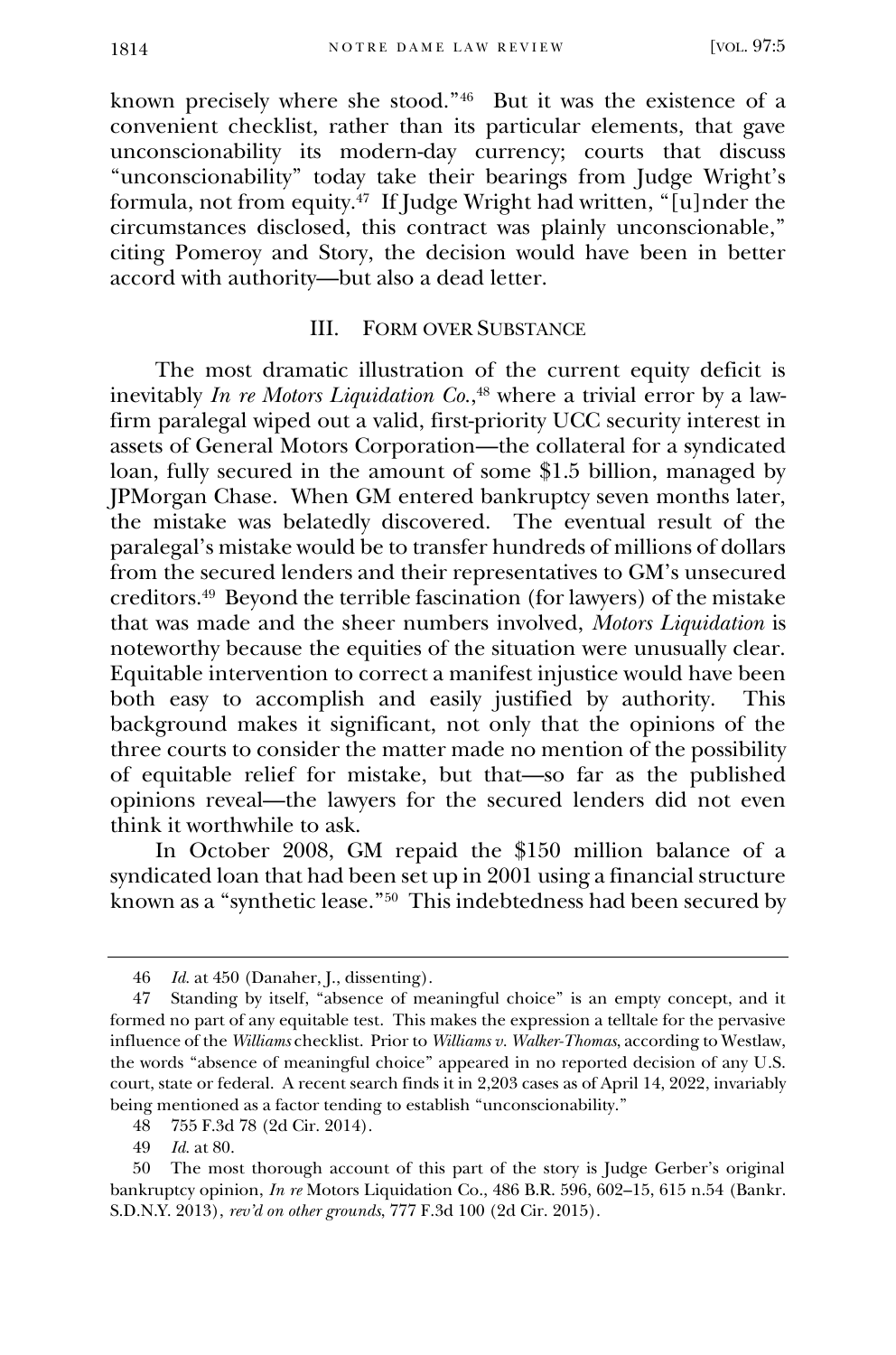EQUITY'S ATROPHY 1815

2022]

liens on 12 parcels of real property, perfected (among other means) by two UCC-1 financing statements filed with the Delaware Secretary of State.<sup>51</sup> At the time the Synthetic Lease financing was being repaid, GM was also indebted to a different syndicate of lenders in a different transaction, this one a "Term Loan" in the amount of \$1.5 billion, secured by different collateral: equipment and fixtures located at 42 GM facilities across the country.<sup>52</sup> Security for the Term Loan had been perfected (among other means) by a third Delaware UCC-1, this one filed in 2006.<sup>53</sup>

Repayment of a debt at maturity (even in a complex financing like a synthetic lease) might seem to be a fairly simple matter, but with large amounts of money and large law firms involved, it required a termination agreement, an escrow agreement, a closing memorandum, and an extensive set of closing documents. At Mayer Brown—GM's lawyers in this transaction—the routine tasks of arranging the closing were delegated too far. A partner instructed an associate, who instructed a paralegal, who instructed another paralegal. At the end of the day, the paralegal whose task it was to identify financing statements filed against GM in Delaware—and who later testified that he did not understand why he was doing this—had turned up the two UCC-1's relevant to the 2001 Synthetic Lease, but also the UCC-1 filed for the Term Loan in 2006. Because of the failure to distinguish them, the closing documents eventually prepared by Mayer Brown included *three* UCC-3 termination statements—releasing not just the security for the Synthetic Lease transaction (so far correctly), but also the security interest of unrelated lenders, in different collateral, under the Term Loan.<sup>54</sup>

The extraneous UCC-3, obscurely announcing the termination of "6416808 4 on 11.30.06," was duly circulated, along with another hundred pages of closing documents, to a long list of lawyers and bankers.<sup>55</sup> None of them noticed the superfluous termination statement, though one of them commented, "Nice job on the documents." 56 The closing went ahead without a hitch. No one

<sup>51</sup> 486 B.R. at 606.

<sup>52</sup> *Id.* at 607.

<sup>53</sup> *Id.*

<sup>54</sup> *Id.* at 608–611.

<sup>55</sup> *Id.* at 611–12. It helps to have an idea what a UCC-3 "termination statement" looks like. The form itself can be used for a variety of minor amendments to an existing financing statement, identified on a line for "Initial Financing Statement File Number." When the purpose is termination, a small box is checked next to the word "Termination." The standard form of UCC-3 is readily accessible through the website of the Delaware Division of Corporations, *UCC Forms*, DEL. DIV. OF CORPS, https://corp.delaware.gov/uccform [https://perma.cc/ZY55-PG3A].

<sup>56</sup> *In re* Motors Liquidation Co., 755 F.3d 78, 81 (2d Cir. 2014).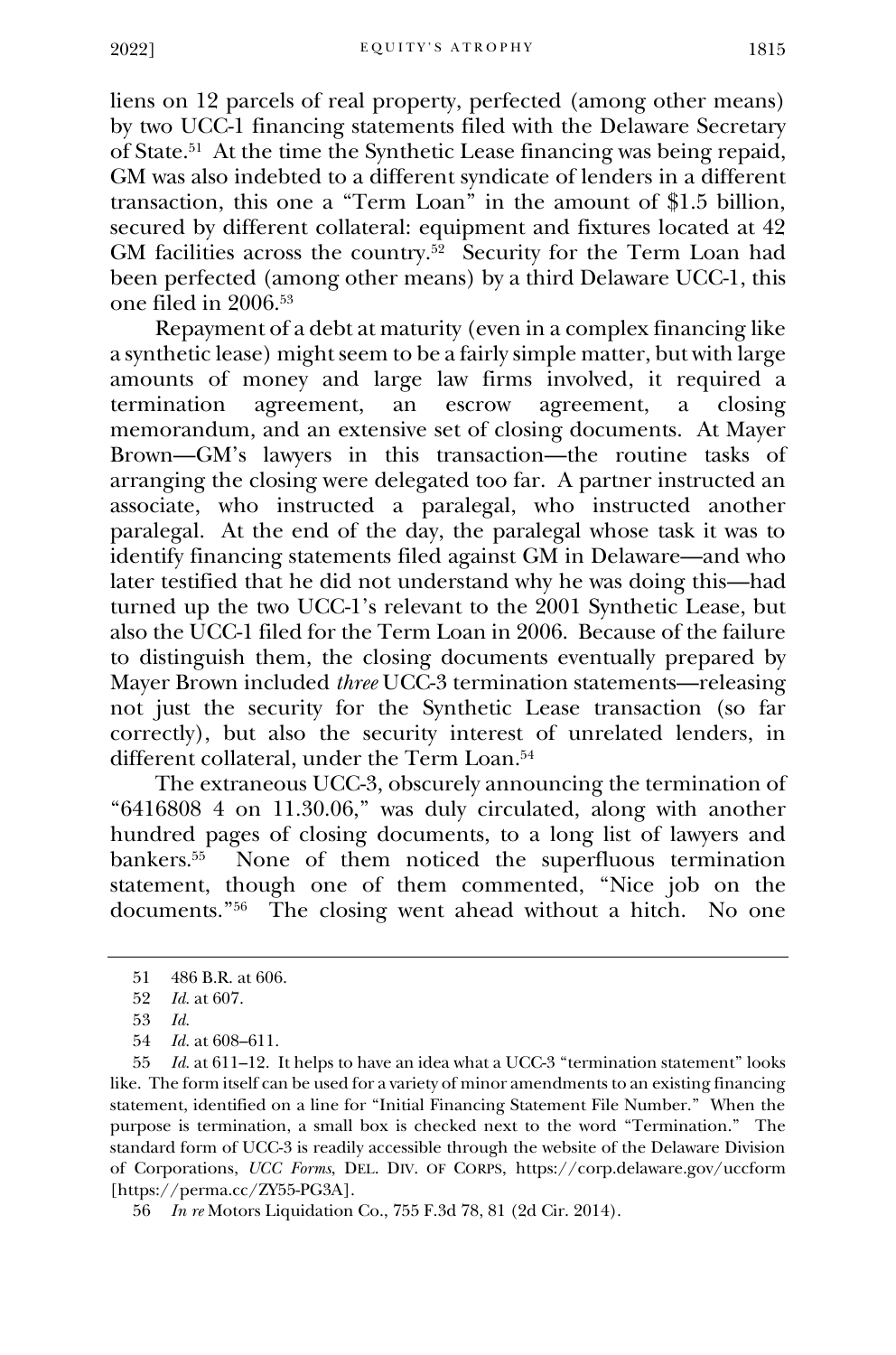involved in the matter—neither GM, the lenders, JP Morgan as agent, the lawyers, nor (needless to say) GM's unsecured creditors—had the slightest idea that a termination statement had been filed relating to the Term Loan until GM's eventual bankruptcy, when its postpetition financing had to be secured by the Term Loan collateral. Despite this discovery, the bankruptcy court authorized repayment of the Term Loan—still "thought to be a duly secured claim"—subject to the right of the unsecured creditors to challenge the priority of the Term Loan security in light of the lenders' mistake.<sup>57</sup>

In the ensuing decade of litigation, it was the parties' initial contentions that posed the interesting questions—only later subsiding into messy questions of fact. The unsecured creditors took a straightforward legal position. According to UCC § 9-513(d), "[e]xcept as otherwise provided . . . upon the filing of a termination statement ... the financing statement to which the termination statement relates ceases to be effective."<sup>58</sup> It followed (or so it seemed at first) that with the filing of the erroneous UCC-3, the Term Loan had become entirely unsecured—resulting in a transfer from lenders to unsecured creditors of the best part of \$1.5 billion. In response, JPMorgan (as agent for the lenders) adopted an essentially *legal* position as well. Instead of arguing that a transparent and catastrophic mistake justified equitable relief, the banks looked for help in the same<br>statute. When the cross-references are pursued, the exception When the cross-references are pursued, the exception mentioned in § 9-513(d) provides that the filing of a termination statement does not terminate anything if the filing was *unauthorized*. Grasping at this straw, JPMorgan was obliged to argue that a UCC filing by an authorized agent is not "authorized" if the effect of the filing in this case, the release of the Term Loan security—is not what the principal intended.<sup>59</sup> That this approach would require an uphill legal battle must have been apparent from the start. The bankruptcy court, in a heroic opinion by Judge Gerber, managed to give summary judgment for JPMorgan—not, we might surmise, because the court found a compelling argument in the rarefied reaches of agency law, but because of the powerful equities of the case. Yet this was the aspect of the situation that somehow nobody wanted to mention.

Success resting on such subtleties could only be fleeting. On appeal from the bankruptcy court, the Second Circuit first certified to the Delaware Supreme Court a question about what the word "authorize" meant in the Delaware UCC. Was it "enough that the secured lender review and knowingly approve for filing a UCC-3

<sup>57</sup> *In re* Motors Liquidation Co., 486 B.R. at 615 n.54.

<sup>58</sup> U.C.C. § 9-513(d) (AM. L. INST. & UNIF. L. COMM'N 2020).

<sup>59</sup> *In re* Motors Liquidation Co., 486 B.R. at 617.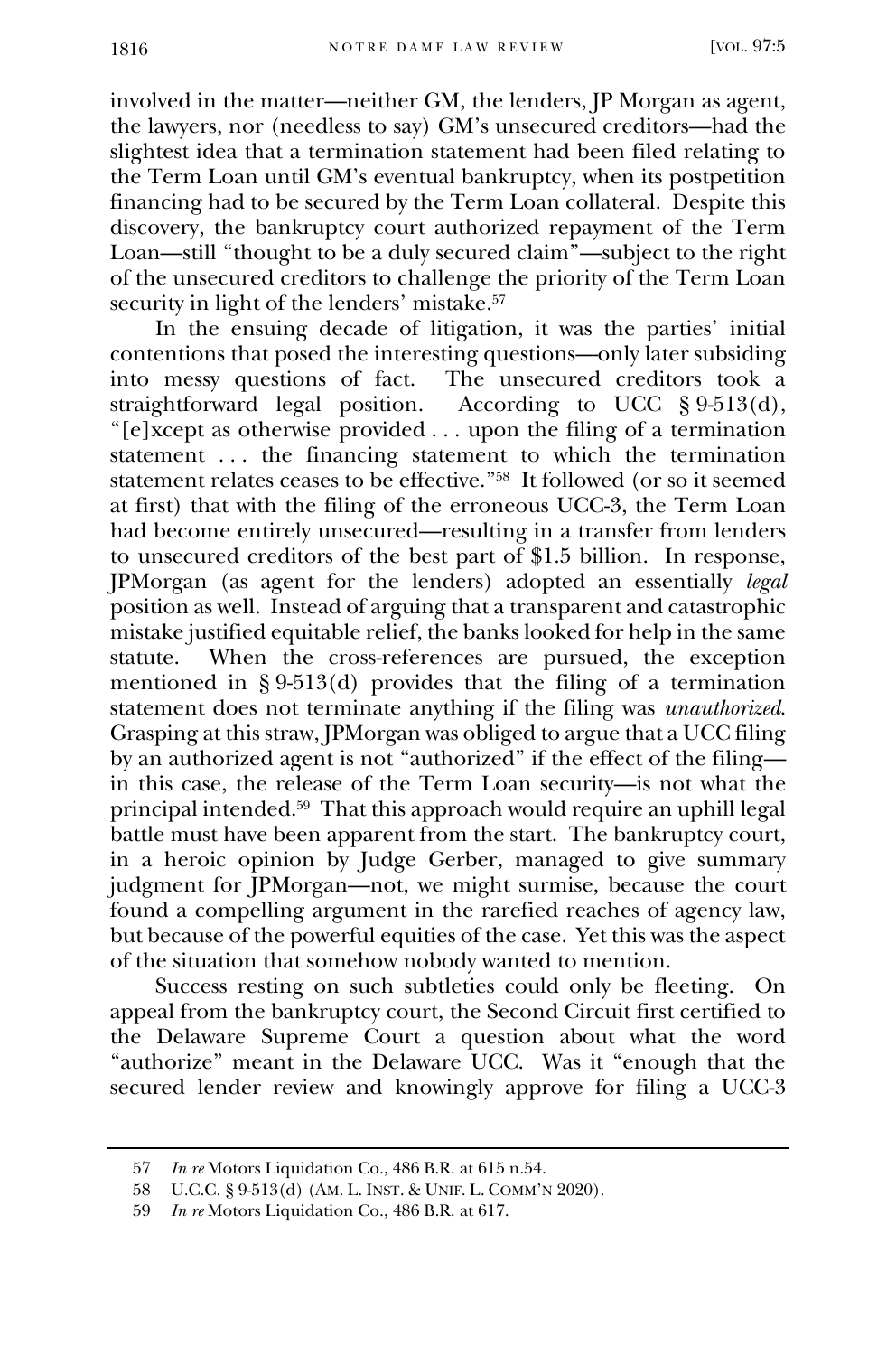purporting to extinguish the perfected security interest, or must the secured lender intend to terminate the particular security interest that is listed on the UCC-3?"<sup>60</sup> The Delaware court replied that "authorize" meant "authorize," with "no requirement that a secured party that authorizes a filing subjectively intends or otherwise understands the effect of the plain terms of its own filing."<sup>61</sup> The Second Circuit followed suit, leaving the Term Loan largely unsecured.<sup>62</sup>

The back-and-forth between the courts in *Motors Liquidation* sheds no light on either the common law of agency or its function within the UCC. What does illuminate, in dramatic terms, is the apparent determination of courts and lawyers to resolve a classic problem of equity without resort to equitable principle. Despite the explicit reminder in UCC § 1-103(b) that "the principles of law and equity, *including* . . . *mistake*, . . . supplement [the Code's] provisions," <sup>63</sup> there is no hint in the published opinions that anyone thought it appropriate to state the obvious. A mistake had been made, one that equity—in pursuit of its traditional objectives—would certainly seek to correct. The problem for equity was not merely that innocent parties would be prejudiced. It was that hundreds of millions of dollars would be arbitrarily transferred from one set of creditors to another overturning the relative priorities that were intended and understood by all parties—as the result of a trifling clerical error. No one was

61 Off. Comm. of Unsecured Creditors of Motors Liquidation Co. v. JPMorgan Chase Bank, 103 A.3d 1010, 1017–18 (Del. 2014).

62 *In re* Motors Liquidation Co., 777 F.3d 100, 105–06 (2d Cir. 2015). The ultimate windfall to the unsecured creditors was less than the full principal amount of the Term Loan, because termination of the Delaware UCC-1 did not entirely eliminate the lenders' security. Because the collateral consisted of equipment *and fixtures*, lawyers for JPMorgan had made "fixture filings" with the appropriate offices in the twenty-six different counties across the country where such assets were located. Termination of the Delaware financing statement did not disturb the real-property security created by these fixture filings—but it did necessitate the identification of 200,000 disputed assets as either "equipment" (in which the lenders no longer held an Article 9 security interest) or "fixtures" (on which they held valid mortgages). For details of the laborious investigation required, see *In re* Motors Liquidation Co., 576 B.R. 325 (Bankr. S.D.N.Y. 2017). After further years of litigation, at a cost of countless millions in legal fees, the impossible factual issues were settled by compromise—including payment of \$231 million for the benefit of the unsecured creditors. *See* Perry L. Glantz, *Infamous GM Bankruptcy Case, Triggered by Colossal UCC Filing Error, Is Settled for \$231 Million*, CLARKS' SECURED TRANSACTIONS MONTHLY, May 2019, at 1, 1.

63 U.C.C. § 1-103(b) (AM. L. INST. & UNIF. L. COMM'N 2020) (emphasis added).

<sup>60</sup> *In re* Motors Liquidation Co., 755 F.3d at 86. It is more than a little strange that the Second Circuit should have been so shy about interpreting plain language in some uniform provisions of the Uniform Commercial Code—while continuing to miss the forest for the trees. Assuming away any question of agency, if a valuable security interest had been inadvertently released by the lender itself, would the court have seen no problem worth discussing?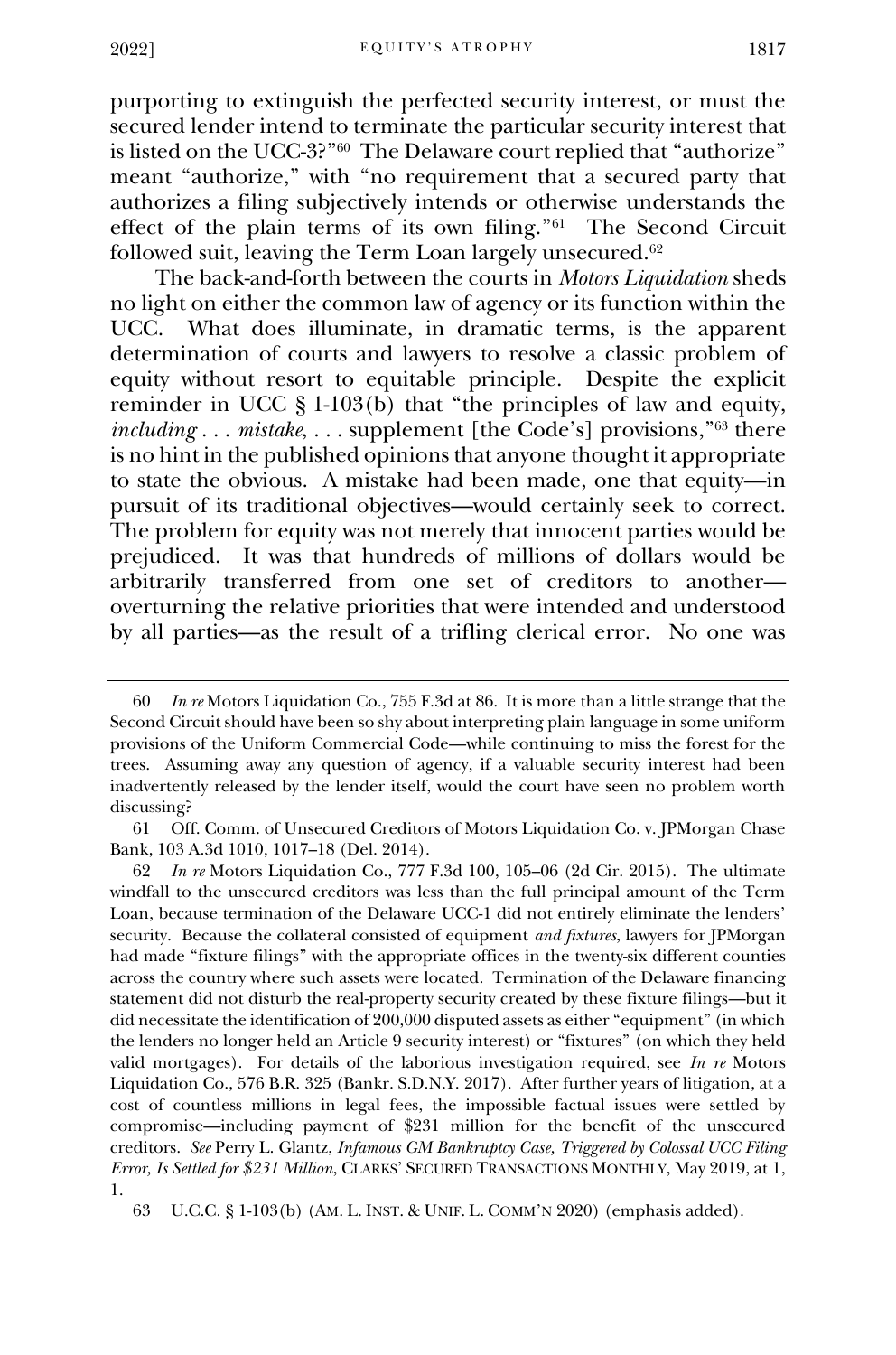prepared to address the situation in these commonsense terms. Instead, judges and lawyers did their best to pound a square peg into a round hole: to find an answer in the statute to a problem (that of mistake and consequent unjust enrichment) that the statute does not address.

Despite its grave consequences, the mistake involved in *Motors Liquidation* was trivial. It was transparent, in the sense that no one could be deceived: no interested party could have learned of JPMorgan's extraneous filing without at once realizing it had been made in error. The mistake was harmless, in that no party (and no stranger either) could possibly be prejudiced as a result. In the context of secured transactions, the "intervening equity" that would preempt a remedy for mistake would typically be that of a bona fide purchaser someone who had purchased an asset without notice of a preexisting lien, or of an error in a deed description. The same concern extends to a nonpurchaser who has changed position in reliance. If one of GM's unsecured creditors could have asserted that it had extended credit in reliance on the erroneous filing, believing that equipment and fixtures were henceforth unencumbered, equity would protect that creditor from the effect of any relief extended to the lenders. In *Motors Liquidation* there was no possibility of any such reliance, since nobody knew about the filing at all.

Most importantly, the mistake was trivial because it left untouched the *substance* of the transaction (and the working of the Article 9 system as a whole), having only a passing effect on its *form*. A concern with substance in this context seeks to facilitate the system of secured credit by preserving intended priorities and protecting reliance. A concern with form is prepared to overthrow intended priorities, with no reliance to be protected, for the sake of maintaining an untouched (though erroneous) ledger.

The natural equitable intervention in *Motors Liquidation* would have been to cancel and disregard the unintended termination statement, leaving all parties where they were supposed to be—in what Professor Laycock calls their "rightful position."<sup>64</sup> Hundreds of millions of dollars of unjust enrichment and legal expense might thus have been avoided with the stroke of a pen. The purpose of equitable intervention in a commercial setting is very often to establish or restore priorities among competing claimants, where the uncorrected result of one party's mistake about the state of title would be to promote claims which should properly be subordinate. The leading case of *French Lumber Co. v. Commercial Realty & Finance Co.*,<sup>65</sup> from the early

<sup>64</sup> DOUGLAS LAYCOCK, MODERN AMERICAN REMEDIES 14–15 (4th ed. 2010).

<sup>65</sup> 195 N.E.2d 507 (Mass. 1964).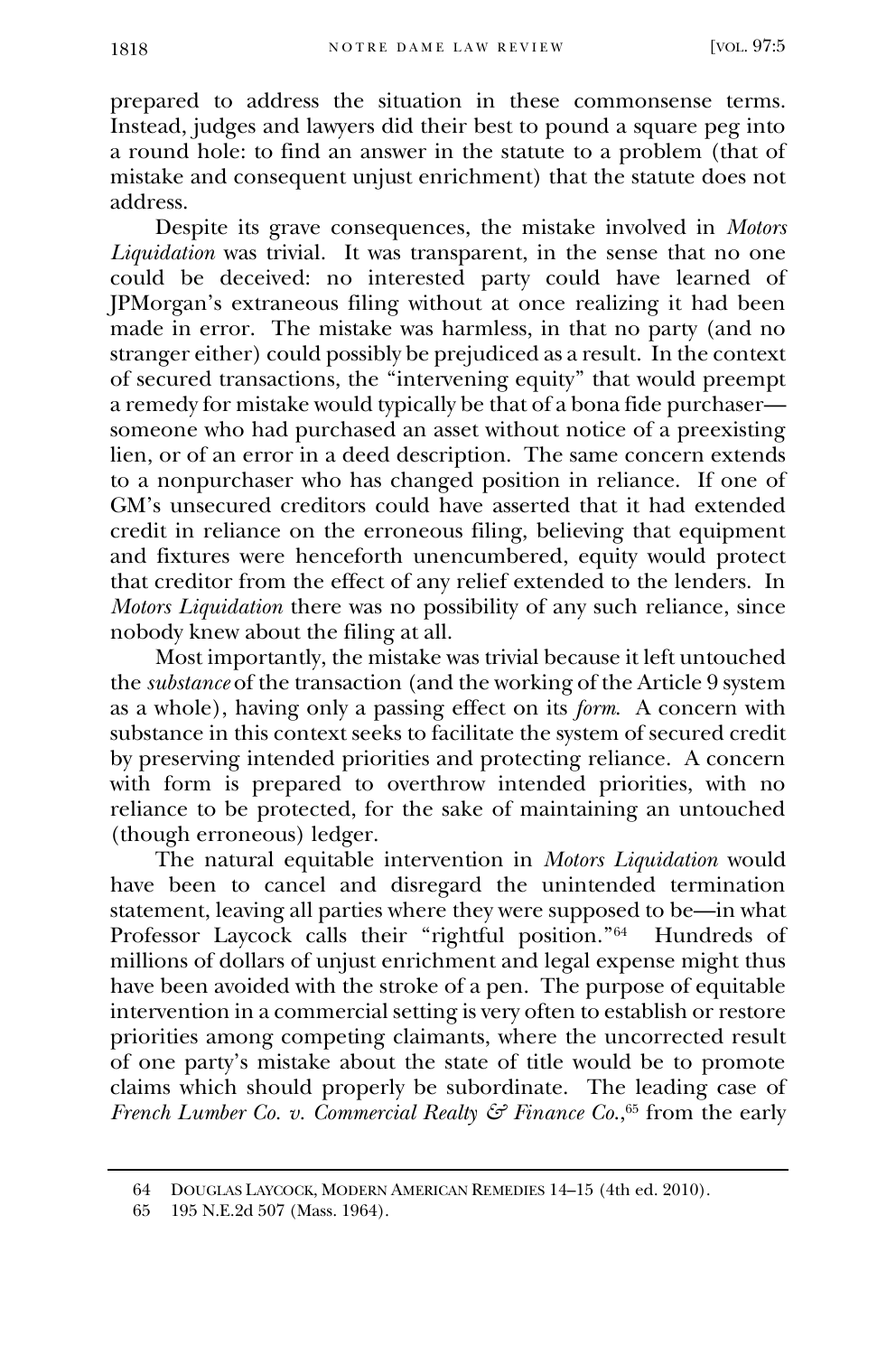years of the UCC, offers a telling contrast to *Motors Liquidation*. French borrowed from Ware to purchase a 1959 Cadillac, granting a security interest in the car. French defaulted, Ware repossessed; Associates advanced funds with which French reacquired the car, free of Ware's lien. Associates' new security interest was duly perfected, but Associates was (inexcusably) unaware that French—before the Ware default—had granted a second lien on the Cadillac, properly recorded, to Commercial. After French defaulted again, Associates and Commercial asserted competing claims to the proceeds of the car. Commercial, as first to file, would prevail by the law of Article 9.<sup>66</sup> The trial judge instead applied the rule of equity, which asks if anyone has been prejudiced:

I infer from the evidence that Associates had no knowledge of this situation. It is incredible that Associates would not have taken appropriate protective steps by way of an assignment from [Ware]. If the assumption is made that Associates was negligent in failing to check the records, this negligent act will not necessarily bar Associates from obtaining the relief it seeks through subrogation. Such negligence was as to its own interests and did not affect prejudicially the interests of Commercial. There has been no change of position by Commercial. It is left exactly in the position it originally was in. It had a claim known by it to be subordinated to [Ware]. [Ware] was paid by Associates. If Associates had taken an assignment from [Ware], Commercial would have had no cause for complaint.<sup>67</sup>

The Massachusetts Supreme Court affirmed, citing § 1-103 on "principles of . . . equity" and observing that "[n]o provision of the Code purports to affect the fundamental equitable doctrine of subrogation."<sup>68</sup> For the availability of subrogation to extricate Associates from the effect of its "incredible" negligence, the court could point to a wealth of prior authority in cases of comparable mistakes by mortgagees. And this is notwithstanding the fact, in almost all real-property cases, that equitable intervention means overriding the state of title as formally recorded—so long as record title has not been relied upon.

The equities of the situation in *Motors Liquidation* were perfectly obvious, and the equitable remedy would have been an easy one. What explains the reluctance of the courts to acknowledge even the

<sup>66</sup> *Id.* at 508–10.

<sup>67</sup> *Id.* at 509 (supplemental punctuation omitted) (quoting trial court decision without citation).

<sup>68</sup> *Id.* at 510. The decision in *French Lumber* was approved by Grant Gilmore, who described it as "entirely sound." 1 GRANT GILMORE, SECURITY INTERESTS IN PERSONAL PROPERTY § 15.3, n.7 (1965).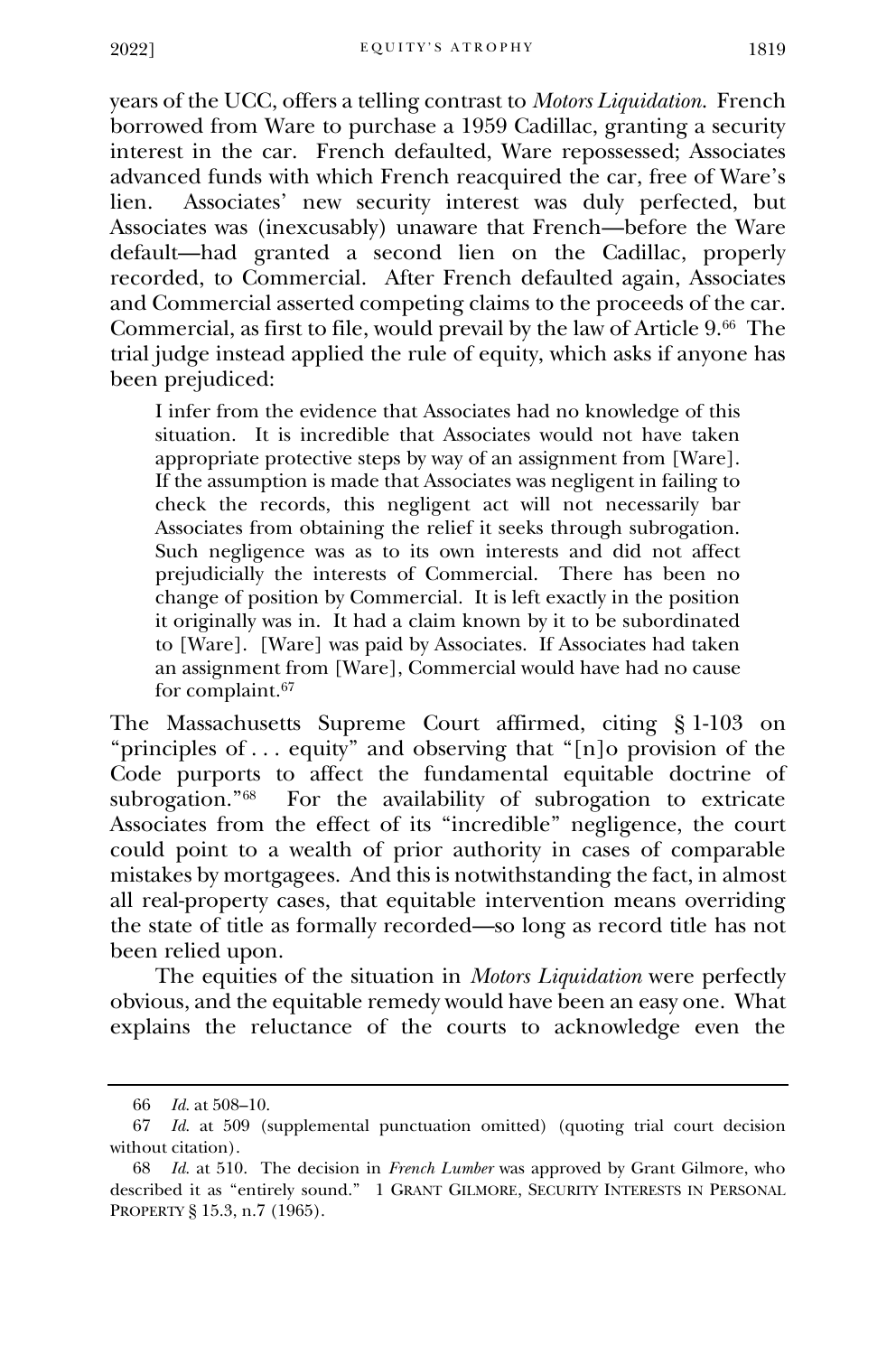possibility of an equitable response—and of JPMorgan's lawyers even to ask for one? Lawyers and judges these days will sometimes respond that the certainty and reliability of the Article 9 filing system must be the paramount objective, and that the need for reliability leaves no room for equitable correction. But if the point of the system is to enable and safeguard the creation of intended priorities, it is stultifying to prohibit the correction of errors. Where the intelligent answer can only be "it depends," the legal and formalist reflex assumes that there must be one rule for all cases. If UCC filings must either be always binding prima facie or always open to question, an elementary concern for reliability means that they must always be binding. And that is what the UCC provides—if you ignore  $\S 1\n-103(b)$ .<sup>69</sup>

## IV. FEWER JUDGES, MORE LAWS

According to Roscoe Pound in 1905, "Everywhere we find two antagonistic ideas at work in the administration of justice—the technical and the discretionary."<sup>70</sup> Over a century later, the antagonism he paraphrased is still most readily identified by the names law and equity. Law is inclined to form, equity to substance. Law claims the advantage of rules that are knowable in advance; equity, the superior justice that is sometimes available when judges can modify those rules to fit particular cases. An immediate corollary of this basic antagonism is the question of the effect to be given any sort of formal document. Here "the world-old legal problem"—according to Wigmore, writing in the same year as Pound—is "to define the *relation that must exist between volition* (or *intention*) *and expression*."<sup>71</sup> Law prefers to treat the expression as definitive and exclusive, while equity looks not only to intent behind the expression but also to the consequences of the impression it has created. The problem comes to

70 Pound, *supra* note 11, at 20.

71 4 JOHN HENRY WIGMORE, A TREATISE ON THE SYSTEM OF EVIDENCE IN TRIALS AT COMMON LAW § 2404, at 3374 (1905).

<sup>69</sup> Some courts, including the Delaware court in *Motors Liquidation*, have suggested that "[i]f parties could be relieved from the legal consequences of their mistaken filings, they would have little incentive to ensure the accuracy of the information contained in their UCC filings." Off. Comm. of Unsecured Creditors of Motors Liquidation Co. v. JPMorgan Chase Bank, 103 A.3d 1010, 1016 (Del. 2014). The absurd overstatement reflects a pervasive response to an unfamiliar legal issue. If law students retain one idea from their brush with the common law—a single, polyvalent analytical approach, adaptable to almost any situation—it is the idea from Torts class that liability be imposed where it will tend to optimize incentives. The Delaware court likewise hinted that—while it might properly step in to help an innocent individual—big banks and big law firms ("sophisticated transacting parties") deserve what they get. *Id.* at 1015. There is an echo here of latter-day unconscionability—unequal bargaining power?—that the students might recall from Contracts class.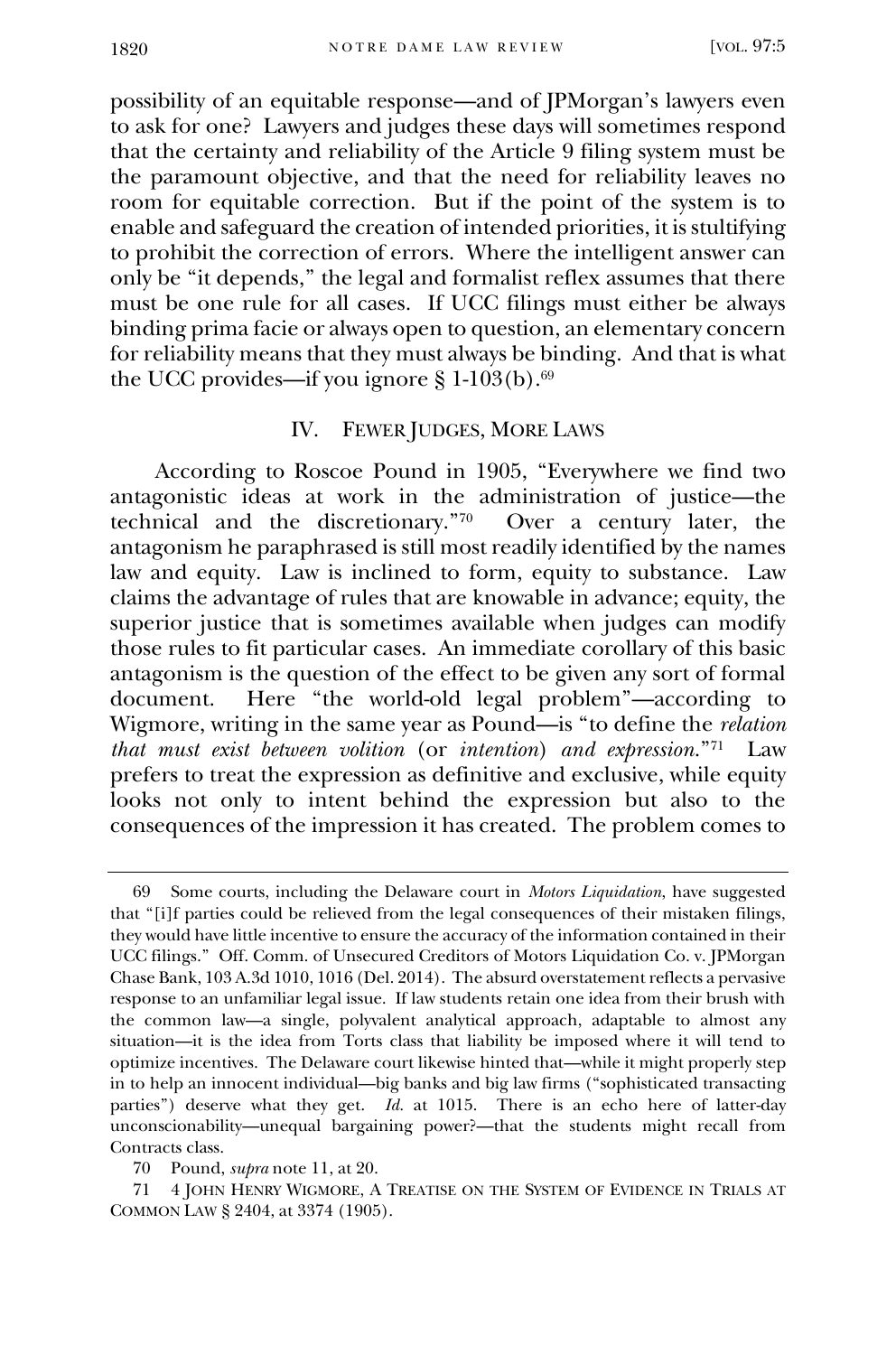the fore when someone has made a mistake, for instance in a deed or a UCC filing statement.

Law in its original, undiluted version gave us *legal estoppel*, according to which the grantor of a deed, or the maker of any promise under seal, could not assert the truth to contradict his own statements. Since it constituted an obvious improvement over the older proof by oath-swearing, "a writing proved to be the defendant's could not be contradicted. For if a man said he was bound, he was bound."<sup>72</sup> Equity, in response, considered both intent, yielding the doctrine of reformation, and prejudice to others, yielding equitable estoppel. In the classic exposition by Chief Justice Ira Perley of New Hampshire:

The equitable estoppel and legal estoppel agree indeed in this, that they both preclude from showing the truth in the individual case. The grounds, however, on which they do it are not only different, but directly opposite. The legal estoppel shuts out the truth, and also the equity and justice of the individual case, on account of the supposed paramount importance of rigorously enforcing a certain and unvarying maxim of the law. For reasons of general policy, a record is held to import incontrovertible verity, and for the same reason a party is not permitted to contradict his solemn admission by deed. . . .

. . . .

 Equitable estoppels are admitted on the exactly opposite ground of promoting the equity and justice of the individual case by preventing a party from asserting his rights under a general technical rule of law, when he has so conducted himself that it would be contrary to equity and good conscience for him to allege and prove the truth.<sup>73</sup>

No court today would embrace an *avowed* doctrine of legal estoppel—though *Motors Liquidation* shows us the doctrine alive and well, at least for purposes of Article 9. The antagonistic ideas in the administration of justice remain as recognizable as ever. Law favors rules—specificity, certainty, predictability. Less room for judicial discretion means a legal system that requires less *judgment*. The fact that the opposing tendencies are clearly recognizable does not mean that they are in equipoise. Speaking of "swings toward or away from legal formalism . . . determined by changes in community values," Grant Gilmore saw "a continuing struggle of evenly matched forces."<sup>74</sup> But insofar as the federal cases just reviewed indicate the status quo, the struggle appears to be over. This would not have been a surprise

<sup>72</sup> O.W. HOLMES, JR., THE COMMON LAW 261–62 (Boston, Little, Brown & Co. 1881).

<sup>73</sup> Horn v. Cole, 51 N.H. 287, 290–92 (1868).

<sup>74</sup> GRANT GILMORE, THE AGES OF AMERICAN LAW 17 (1977).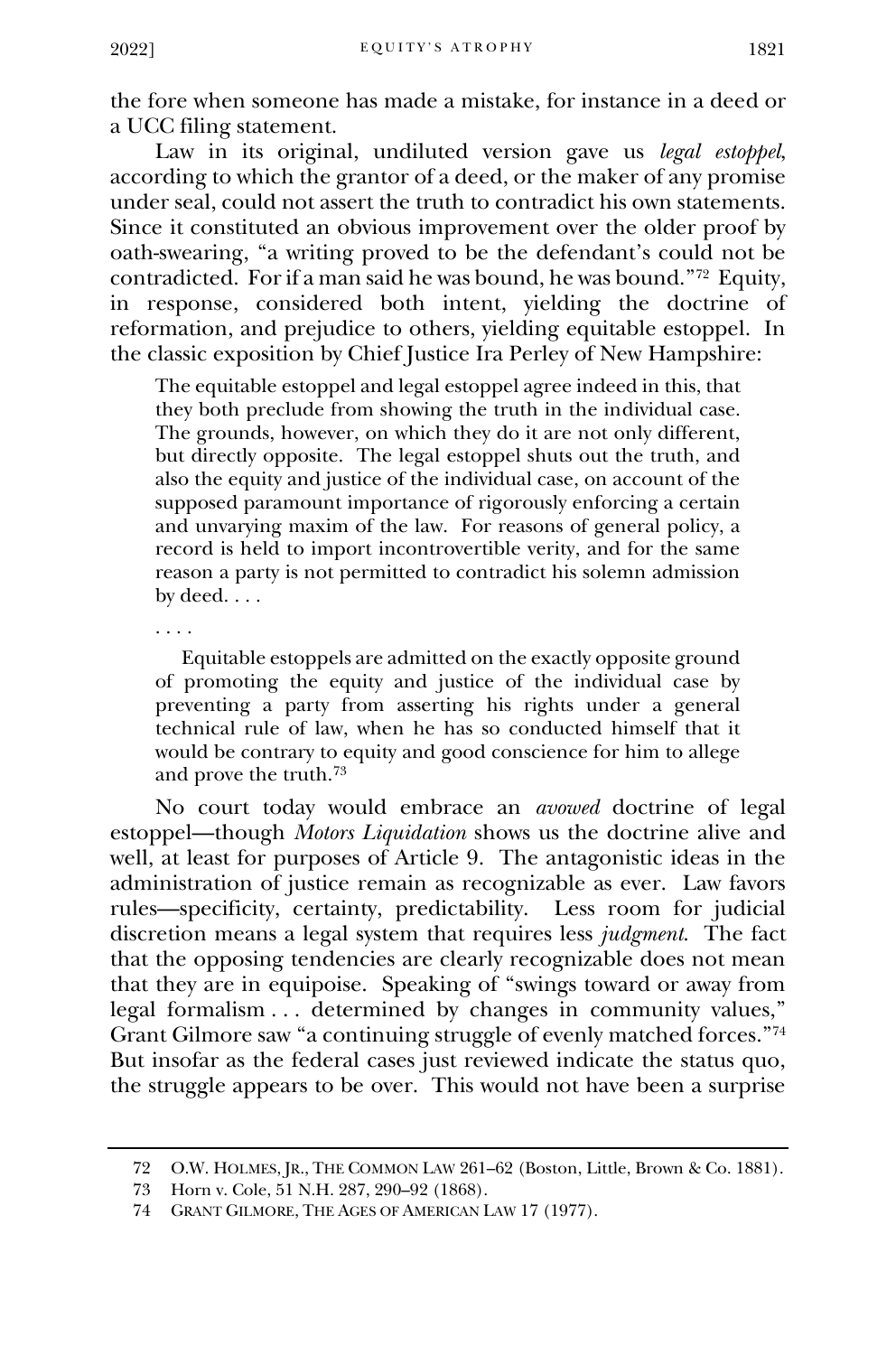to Pound, writing in 1905 that "all the circumstances of modern life draw us to the strictly legal side, and the judge, bound hand and foot by a code and the maxim that that law is best which leaves least to the discretion of the judge, is our natural goal."<sup>75</sup> We appear to have reached that goal, in commercial cases at least, and for reasons that may be sufficiently apparent.

Whatever age of American law preceded what Guido Calabresi called "the age of statutes"<sup>76</sup> is now beyond living memory. In Gilmore's summary:

Between 1900 and 1950 the greater part of the substantive law, which before 1900 had been left to the judges for decision in the light of common law principles, was recast in statutory form. We are just beginning to face up to the consequences of this orgy of statute making.<sup>77</sup>

One of those consequences—not of particular concern to Gilmore or Calabresi, but plainly visible in the cases reviewed—is that important parts of the substantive law that were *not* recast in statutory form have faded from professional awareness. The interstitial "principles of law and equity" that were left uncodified by Gilmore and his colleagues being merely signaled by the saving clause of § 1-103—make a perfect example. For the authors of the UCC and the legal profession for which they were writing, the "principles of law and equity" they tried to incorporate as background law were a significant part of what every lawyer already knew. Their Code is now being interpreted by lawyers and judges whose law school education has devoted less time than ever to common-law principles and none at all to equity. Most legal practice tends to reinforce the same lesson: that any really important legal proposition will be codified somewhere, and that a code citation affords the only sure basis of prediction or conclusion. A lawyer whose first recourse is to statute will go to great lengths to find an answer there, and a proposition that does not appear in the statute becomes unworthy of trust. ("Nowhere in the Bankruptcy Code does it say, 'property held by the debtor subject to a constructive trust is excluded from the debtor's estate.'"78) If a situation is arguably governed by statute, the relevant propositions of common law, inevitably contestable, are better avoided—and "equitable discretion" left strictly alone.

<sup>75</sup> Pound, *supra* note 11, at 21.

<sup>76</sup> *See generally* GUIDO CALABRESI, A COMMON LAW FOR THE AGE OF STATUTES (1982), especially chapter 1 ("Choking on Statutes") and its accompanying endnotes.

<sup>77</sup> GILMORE, *supra* note 74, at 95.

<sup>78</sup> *Supra* note 25.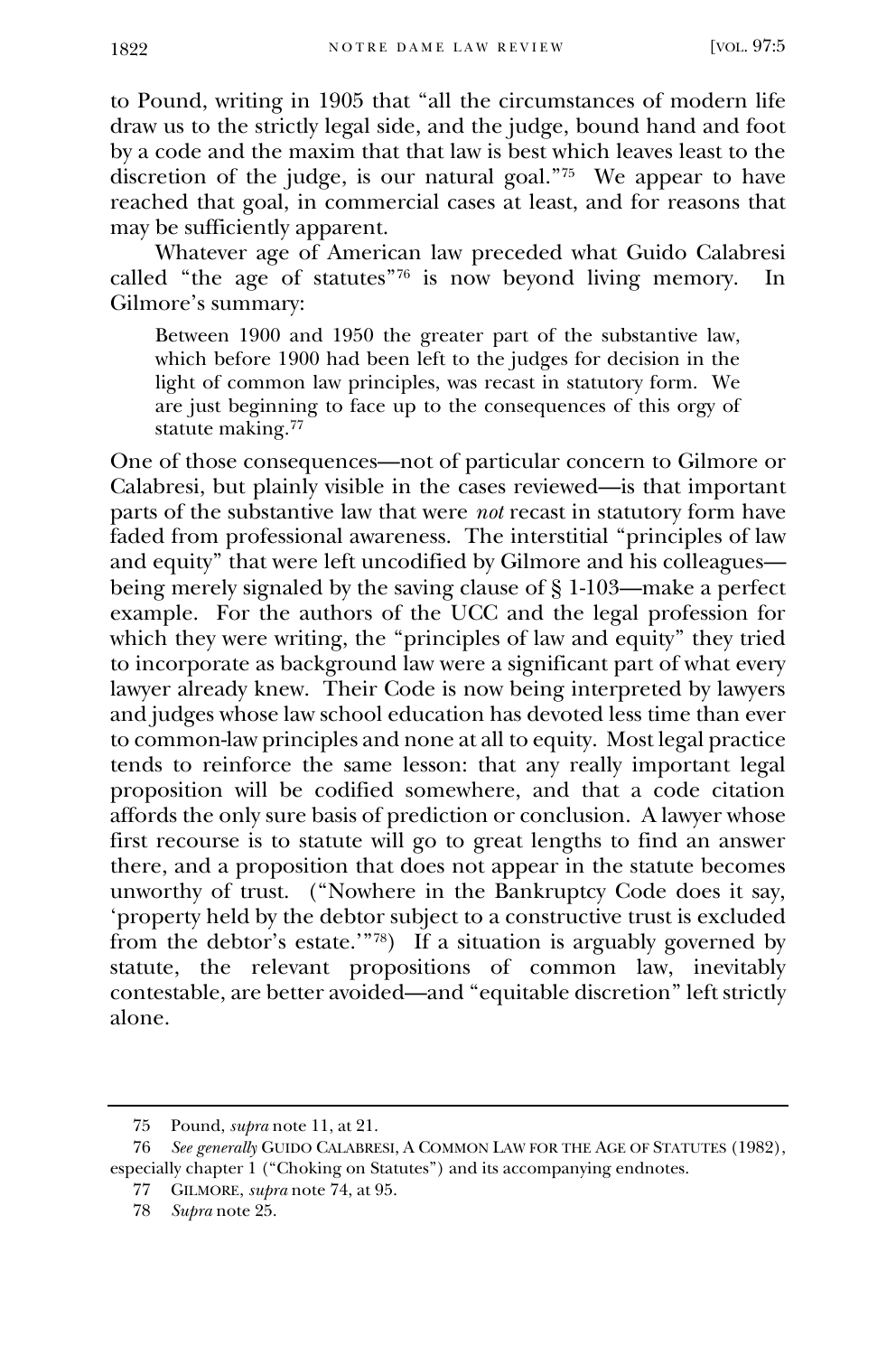The federal cases displaying the most pronounced equity deficit are commercial in character—a fact that surely explains part of the phenomenon. Given the competing advantages of law and equity, it is understandable that commercial lawyers show a distinct preference for rules over judgment. Quoting Pound once more: "[T]he present is a period of law. Commercial and industrial development, as Montesquieu saw in his day, make for certainty. The commercial world demands rules. No man makes large investments trusting to uniform exercise of discretion."<sup>79</sup> Montesquieu's remarks are so pertinent that they deserve quotation, not merely cross-reference:

 Commercial transactions can tolerate little legal procedure. These are actions of each day, which others of the same kind must succeed each day. It is necessary, therefore, that they can be settled each day. It is different with those actions of life which may greatly influence the future but which rarely happen. One usually marries only once; family gifts and wills are not made every day; a child reaches majority only once.

 *Plato* says that a city without maritime commerce needs only half as many laws; and this is very true. Commerce brings into the same country different sorts of people, with many contracts, types of property, and means of acquiring it.

 In a commercial city, therefore, there are fewer judges, and more laws.<sup>80</sup>

It is especially the maritime trader's *lawyer* who will be glad to have more laws and fewer judges. The possibility that a client might one day need equitable relief from the consequences of mistake seems so remote as to be negligible. Meanwhile, the lawyer's everyday job is to furnish a legal opinion: in the Article 9 context, the firm's guarantee that—the client having been first to file—the intended security interest will be not only legal, valid, binding, and enforceable, but first in priority as well. Preparation of such opinions is greatly facilitated if we can assume that the relevant law is exclusively to be found in the specific provisions of Article 9, without reference to supplemental "principles of law and equity."

For the present and the foreseeable future, the most distinctive kind of equitable intervention—an explicit power to supplement standard legal rules to do better justice in particular cases—has been lost to American legal culture. Of course this does not mean that equity has disappeared without a trace. Across a wide range of

<sup>79</sup> Pound, *supra* note 11, at 24 (citation omitted).

<sup>80</sup> 2 CHARLES LOUIS DE SECONDAT, BARON DE MONTESQUIEU, DE L'ESPRIT DES LOIS, bk. XX, ch. 18 (Geneva, Barrillot & Fils. 1748) (translated here). The remark about "half as many laws" is from PLATO, LAWS 842c–d.